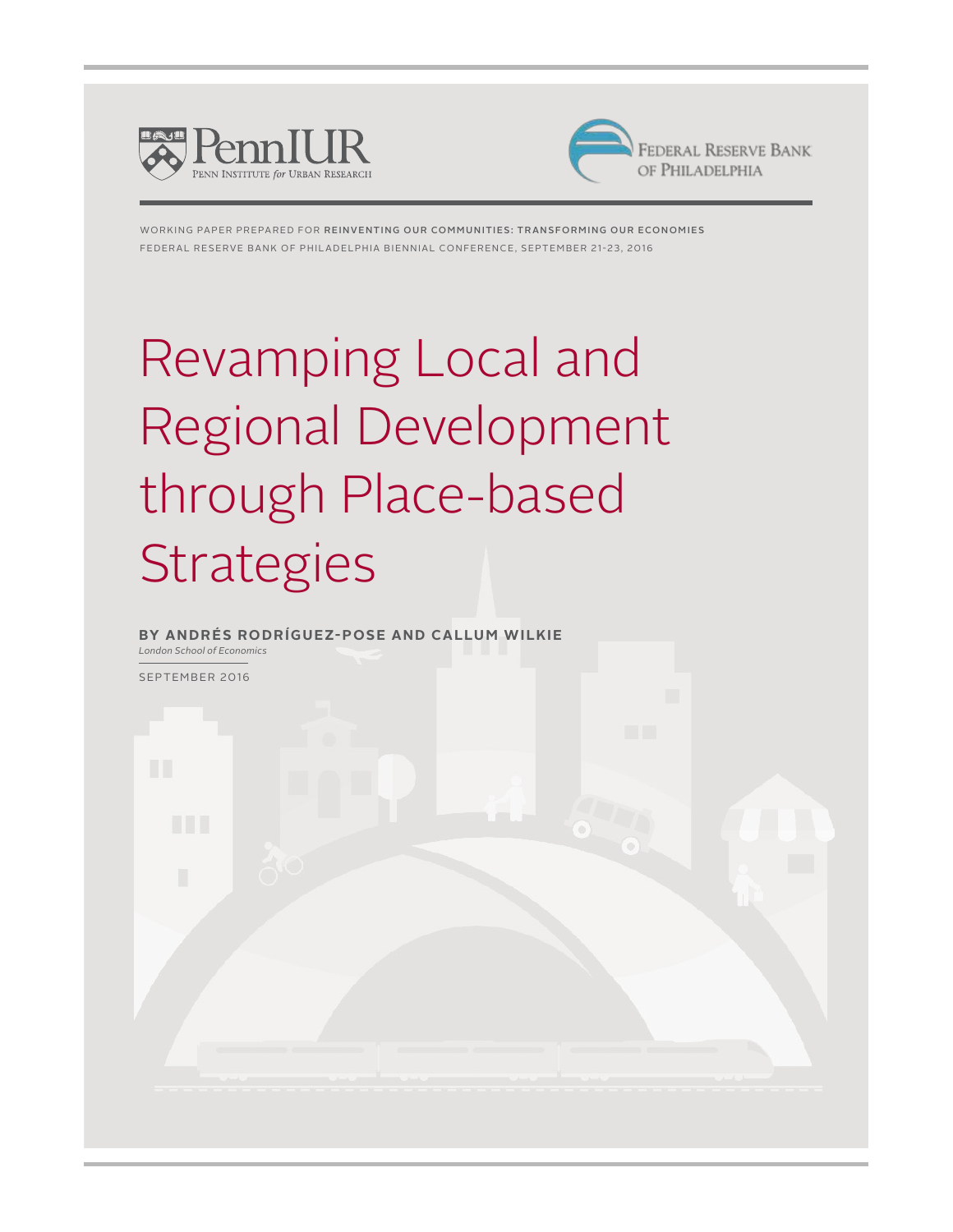### 1. Introduction

In a world in which subnational tiers of government have been acquiring greater powers, local and regional governments are increasingly regarded as makers or breakers of the economic dynamism and welfare of territories (e.g. Storper, 1995, 1997; Scott, 1998; Pike et al., 2006). This ascendancy of subnational tiers of government for development has become more prominent in the last decades as a consequence of how globalization has accentuated and galvanized the role of localities in economic activity (Smoke, 2003; Pike et al., 2006: 3; Rodríguez-Pose, 2011; Barca et al., 2012). On the one hand, the emergence of an increasingly competitive, knowledge-intensive global economy and, on the other, the territorial scale at which processes of growth, development, and change operate, means that "globalisation is progressively increasing the importance of regional processes and the role of local actors in shaping development trajectories" (Ascani et al., 2012: 4).

Although there are considerable differences across the world in the capacity and resources at the disposal of local and regional governments, the so-called "global trend towards devolution" has provided subnational governments with a mix of powers that include from a minimal level of planning decisions to the design and implementation of fully fledged development strategies, covering, among other factors, issues such as national economic policies, the attraction of foreign direct investment, control over education and health, infrastructure development, and a range of welfare issues. This implies that the responsibility for generating economic growth and dynamism as well as for improving the wellbeing of local citizens lies today more squarely than ever in the hands of subnational governments. This represents a radical change of paradigm relative to how policymakers pursued socioeconomic development just a couple of decades ago.

The empowerment of subnational governments represents an opportunity for localities to assume a greater control over their development trajectories via the tailoring of expenditure, policies, and strategic approaches to local contextual conditions, in a substantially different way from the top-down policies that which have dominated until recently. This process has effectively opened the door for the implementation of place-based territorial approaches to development, granting localities and communities considerable latitude to mobilize their unparalleled knowledge of local characteristics and preferences and tailor expenditure, the provision of public goods and services, and strategic decision-making accordingly.

However, while this process represents an important opportunity to design more efficient development strategies and to achieve sustainable and inclusive economic growth, it is not without risks. Questions arise about whether place-based development interventions really work, about the necessary steps needed in order to ensure that the potential of each territory is fulfilled, as well as about the mechanisms to achieve this potential.

In this paper we will argue that, despite mixed evidence, place-based development strategies are off to a promising start and that maximizing the returns of place-based territorial development at the local level can be achieved via both (i) capacity building to ensure that localities and communities are technically capable of assuming the responsibilities associated with greater powers and developing territorially-oriented approaches and interventions, and (ii) the promotion of multilevel governance to enhance vertical and horizontal coordination, guaranteeing a sufficient degree of coherence between the resources allocated to, and responsibilities assumed at the local level and also minimal overlap between the actions taken by various tiers of government.

In order to reach these conclusions, this paper adopts the following structure. After this introduction, the second section goes over how local empowerment has facilitated the diffusion of place-based approaches to development. Section 3 looks at the structure of place-based approaches, while section 4 asks whether these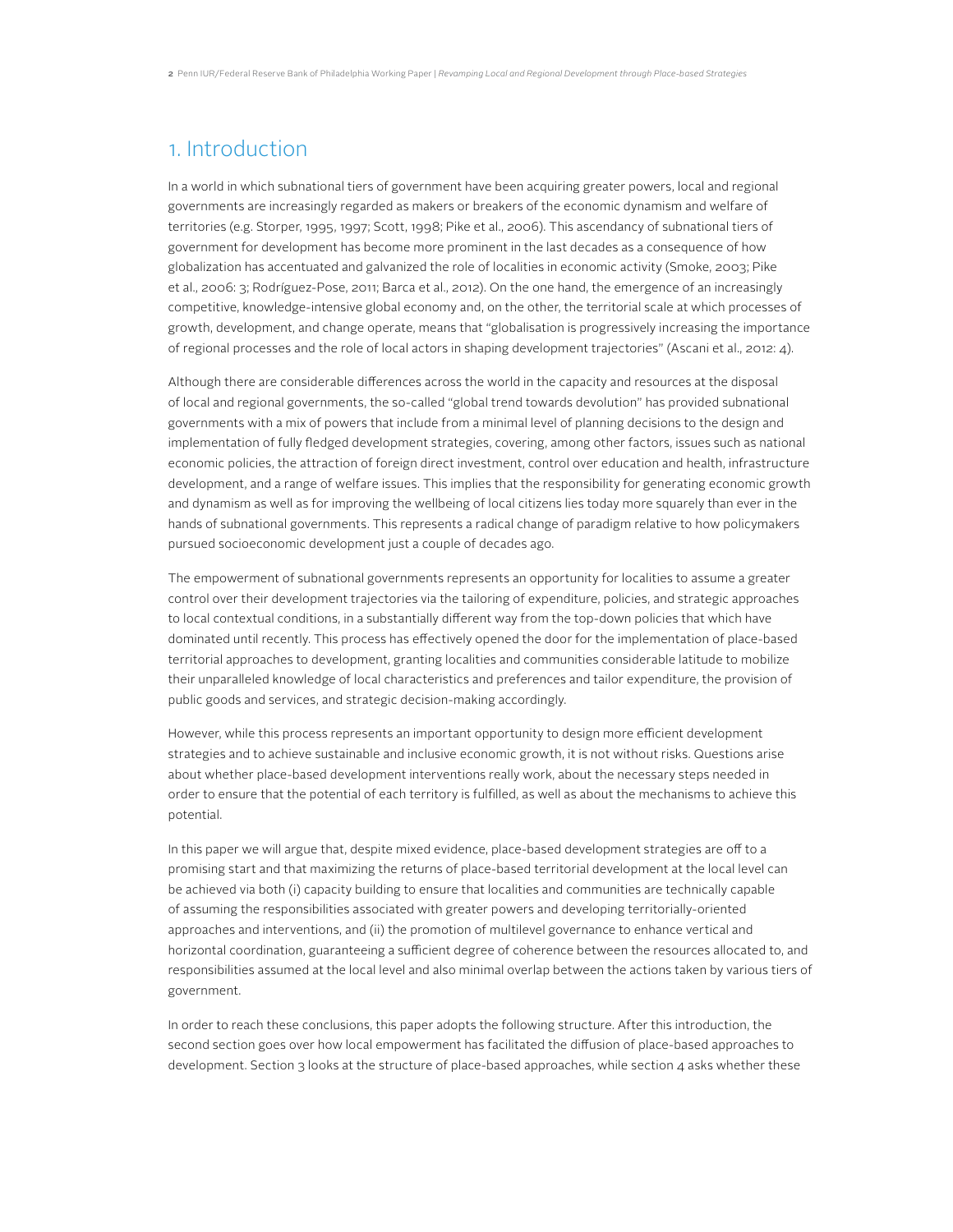approaches really work. How to overcome the barriers to place-based development is discussed in section 5. The concluding remarks appear in the final section.

# 2. Local Empowerment and Place-based Approaches to Local Development

Until the latter part of the 20<sup>th</sup> century, "the world was dominated by strong national governments, and regional governments tended to be either weak or non-existent" (Rodríguez-Pose and Gill, 2003: 336). The number of truly devolved countries in 1970 could be almost counted with the fingers of one hand. Since then, local empowerment, mainly through devolution, has evolved swiftly all over the world, reinforcing the centrality of subnational tiers of government in the process of development (Smoke, 2001; Rodríguez-Pose and Gill, 2003). In this context, subnational governments have increasingly become entrusted with a mix of powers, placing the responsibility for economic growth and dynamism, for more holistic socioeconomic development and, ultimately, for the wellbeing of local citizens (more) squarely in the hands of localities and their decision-makers. This represents a radical change of paradigm relative to how socioeconomic development was pursued just a couple of decades ago. Centrally-driven approaches to economic development are increasingly being replaced by place-based strategies that reflect the preferences and needs of local agents and that leverage local characteristics.

There is little question that this new capacity of subnational authorities to devise and implement territoriallyoriented approaches to development represents an important opportunity for regions and localities to mobilize their full economic potential. That said, the realization of this opportunity is by no means guaranteed and is, in practice, often fraught with challenges. There are, first, questions about the appropriate scale for the implementation of place-based policies. In the case of the United States, it is clear that the federal level is too distant and too remote to be able to effectively address local development problems. The potential advantages of federal intervention, linked fundamentally to economies of scale, are weighed down by the capacity of local administrations to better tailor public intervention to local needs, by the greater possibility to experiment and innovate with local policies, and by the greater involvement and empowerment of local stakeholders (Rodríguez-Pose and Gill, 2005), But, below the federal level, the best level of intervention is far from clear. States in the United States, such as regions in Germany or Spain or districts in Indonesia, have considerable powers at their disposal but are at times too large and/or heterogeneous to effectively address the diverse needs of different localities. While place-based intervention can possibly work for Delaware, Rhode Island, or even Connecticut and Maryland, California and Texas may be too complex and diverse for placebased interventions to really take hold. Chinese provinces, outside the city-regions, and most Indian states are possibly in a similar situation. Metropolitan areas—as almost perfect functional economic areas—are an obvious candidate, but often lack the degree of coordination among their constituent local authorities to carry out viable strategies. Finally, local authorities, such us counties or municipalities, may be too small and weak—both financially and in terms of capacity—to carry out the task. Second, while some subnational authorities are in an ideal position to design and implement sound development strategies, smaller, more remote, and often poorer areas face far greater capacity constraints. And, lack of or inadequate interaction among tiers of government and jurisdictions leads to a third important issue, that of policy coordination problems. Failures in vertical coordination among tiers of government can result in an over- or under-supply of public goods and services, while horizontal coordination failures may end up in beggar-thy-neighbor policies (Bartik, 2016) or bidding wars (Rodríguez-Pose and Arbix, 2001).

The empirical evidence so far has not always been conclusive about whether this approach works. There is some skepticism surrounding the utility and effectiveness of territorially-oriented strategic intervention founded, for example, on the American experience (e.g. Holzer, 2016). Recognizing this, it is perhaps best then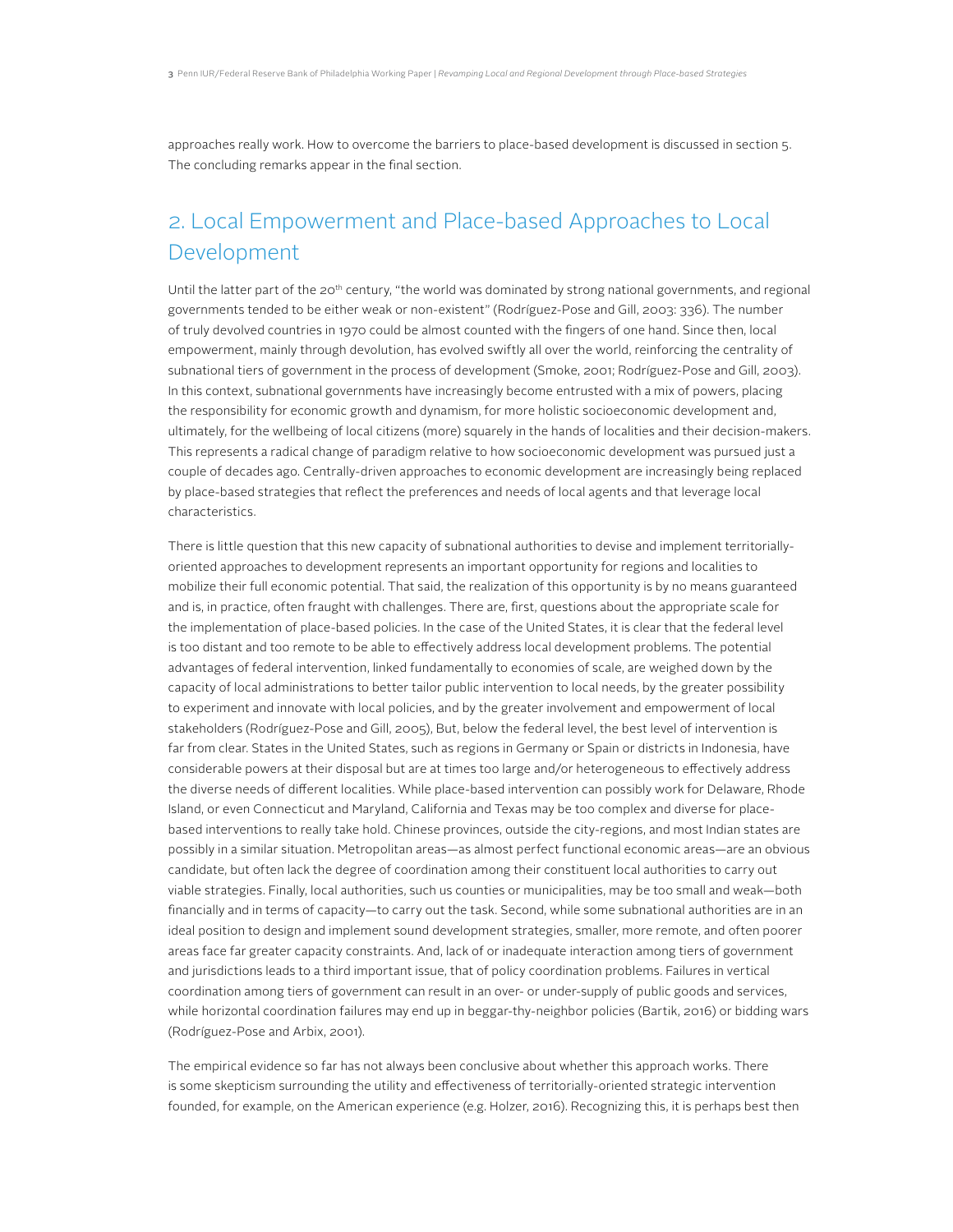to assert that while place-based polices *can* catalyze socioeconomic development—as they in fact have in certain parts of the world—and may be the most viable way of mobilizing local resources to impel and embed socioeconomically sustainable growth in heterogeneous territorial contexts, their success will ultimately be shaped by how they are implemented. That is, for territorial approaches to development to succeed it is vitally important that policymakers are not only aware of the advantages and challenges with which they are associated, but also that they take concrete steps to exploit the advantages of empowered subnational authorities while simultaneously putting in place the necessary mechanisms to minimize and mitigate the risks and challenges inherent in these approaches.

#### **2.1. Why Pursue Place-based Policies?**

Proponents of place-based policies generally consider the empowerment of local governments an opportunity to enhance the development prospects of localities. First, it allows subnational authorities of all types to formulate and implement policies and make decisions that are more reflective of local realities and contextual conditions than those afforded to traditional top-down policies. In doing so, these authorities assume greater control over and influence on local development trajectories (Ascani et al., 2012:13). It is often expected that local decision-makers are sufficiently proximate to the territories for which they are responsible to accurately identify and assess relevant local contextual conditions and characteristics. Local empowerment effectively grants these authorities the autonomy, powers, and resources not previously at their disposal to mobilize and act upon this knowledge. Policymakers can employ their awareness of local realities to designing and implementing the types of contextually tailored policies that likely would not materialize otherwise, and make the decisions that would *not* be expected to be made within a centralized system, yet seem wholly necessary given the understood uniqueness of every territory. This tailoring of public policies to local needs is the greatest advantage of local empowerment.

However, regions and localities will oftentimes find themselves in something of a predicament. On the one hand, they stand to benefit from the very empowerment awarded to them and, more precisely, from the opportunity to adopt strategies that, in principle, reflect local realities that may have been neglected in a topdown framework. On the other hand, they also frequently match the profile of the typologies of territories that are most likely to be "swept away" by the potential risks associated with the acquisition of greater powers without often the means and/or capacity to make the most of them. This may be less of a risk in more developed countries, whose local authorities tend to be well-capacitated, both financially and technically, and are actively engaged in political processes at all levels of governance. Canada's largest city, Toronto, has, for example, resorted to place-based approaches to development to promote more holistic socioeconomic development and to, more specifically, boost the city's competitiveness and position it as a "knowledge city" and a viable host for the high technology services, science and technology, and cultural sectors. Similar development strategies have also been implemented in Glasgow (United Kingdom) as part of a concerted effort to cope with industrial decline and re-position the city in both the United Kingdom's economy and the global economy more broadly. Such areas are, despite notable exceptions, well-positioned to capitalize upon the advantages of place-based development approaches.

Unfortunately, not all localities and regions possess the capabilities, resources, and influence to make the most of territorial strategies. In many parts of the world, including many areas in the developing world, localities lack adequate capacities to realize the economic and social opportunities associated with local empowerment. Smaller, under-capacitated, and financially constrained local authorities tend to be unable to design and implement sound development strategies on their own. Moreover, they are often isolated—both geographically and otherwise—from more centralized decision-making processes, rendering them incapable of exacting any influence over political processes that inevitably affect them (Rodríguez-Pose and Gill, 2005).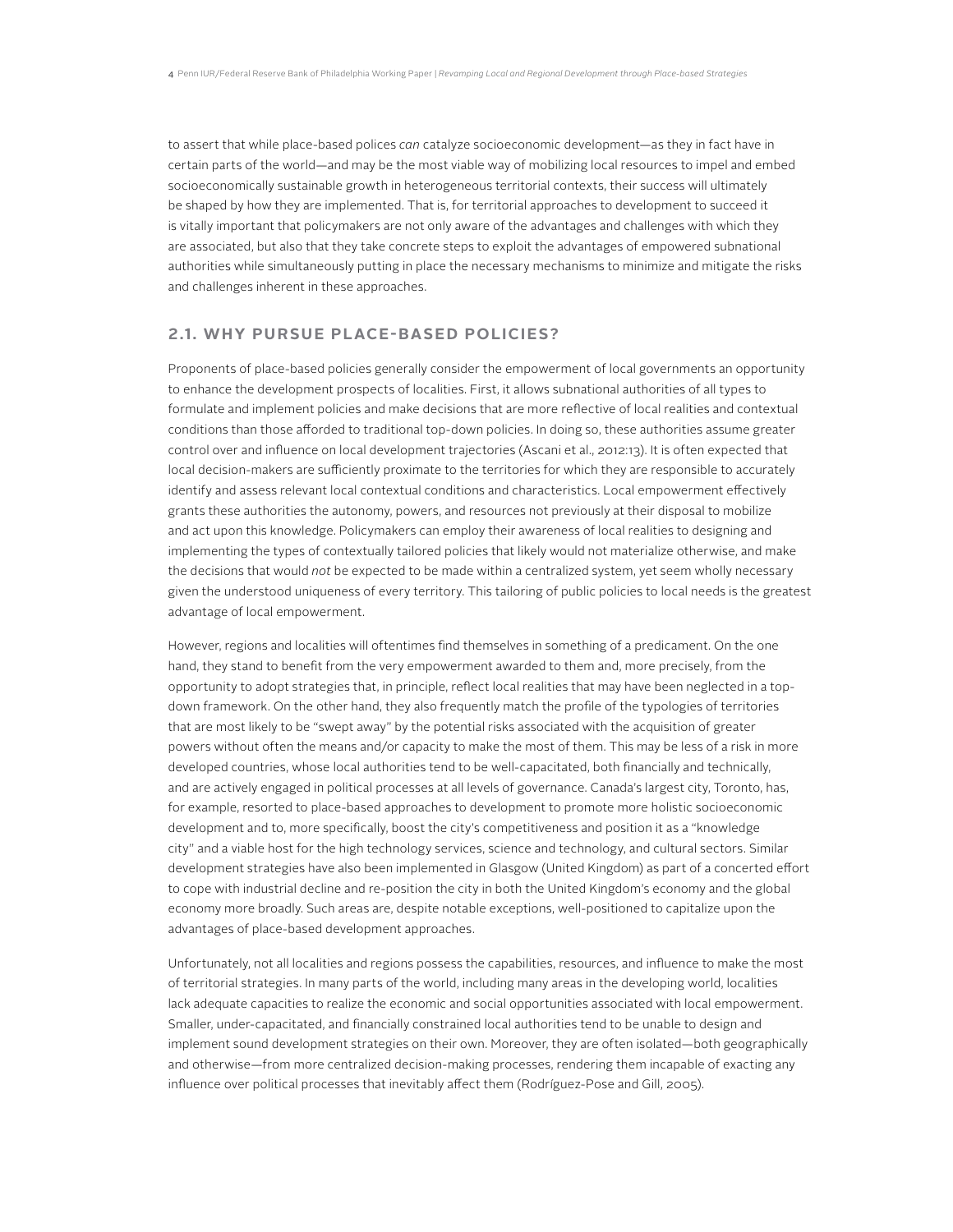In addition, just as different regions in different parts in the world are characterized by radically different capacities and capabilities, different levels of government—even within the same country—may display different facilities for the mobilization of devolved powers, resources, and responsibilities. That is to say, higher-order territorial units, like regions or perhaps larger cities/metropolises, are often presumed to be better positioned to capitalize upon the prerogatives afforded to them by self-government and, in turn, pursue placed-based development policies. On the other hand, lower-order territorial units, including, for example, municipalities or smaller cities and towns, are frequently less well-endowed with the capabilities—in terms of authority, capacities, finance, or otherwise—needed to mobilize powers and resources and implement place-based strategies and initiatives.

The consequence of these issues is that development strategies conducted by lower tiers of government do not always work. On top of the already-mentioned problems of local development policies in the United States, as highlighted by Holzer (2016), there are numerous examples of limited returns of place-based interventions across the world. Such has been the case in parts of India, where the opportunities offered by greater local empowerment have resulted in problems of transparency and jeopardized the clarity of what various tiers of government are responsible for (Steytler, 2005). This has led, at best, to an inefficient duplication of expenditure, goods, and services and, at worst, to a complete failure to provide basic goods and services. In the state of West Bengal, Véron et al. (2006) have documented how the local implementation of an Employment Assurance Scheme in rural areas of the state has undermined political, bureaucratic, and community accountability, reducing overall transparency, leading to an inefficient provision of services and, worst of all, generating local networks of corruption in which irregularities, abuses to beneficiaries, and other creative ways to steal funds became the norm rather than the exception. Moreover, imbalances in the powers of states and municipalities are contributing to the rise of what are already dangerous levels of socioeconomic polarization. Economically dynamic states such as Maharashtra, Karnataka, Haryana, Punjab, or Gujarat have managed to extract considerable resources from the Indian government, leading to a highly territorially regressive transfer system. Awarding the stronger and more economically resilient states more resources to implement their own specific policies has come at the expense of the capacity of poorer states and Panchayats, mainly located in the eastern part of the country, to put in place effective development strategies. Similarly regressive—albeit less extreme—systems of transfers can be found in places as different from India and from each other as China and the United States.

Lower-order territorial units, even when lacking capacity, can assist in their socioeconomic development when they are entrusted with increased control. There are also examples where, despite rather inauspicious circumstances, local authorities have managed to generate sound development strategies. Faguet (2004) explored the extent to which subnational governments in Bolivia tailored their expenditure decisions to local preferences and needs when granted the resources and autonomy to do so. He found evidence to prove that local investment in education, water and sanitation, water management, agriculture, and urban development after devolution was done more in accordance with the socioeconomic characteristics of each municipality than previously. He concluded that "[changes in expenditure patterns] were driven by the actions of Bolivia's 250 smallest, poorest, municipalities investing newly devolved public funds in their highest priority projects" (p. 887).

Hence, policymakers must acknowledge the heterogeneity of subnational authorities and of their capabilities in particular. Efforts must be undertaken first to identify, and then to tailor processes of devolution to their respective strengths (and, perhaps also, weaknesses). Second, there is also a need to foster vertical coordination between the different levels of government not only to prevent overlaps and inefficiencies but also to reveal and capitalize on synergies that might arise between them. Simply stated, responsibilities, resources, and powers should be allocated in a more nuanced way and in accordance with the specific strengths, capabilities, resources, and endowments of different authorities rather than in a way that reflects and is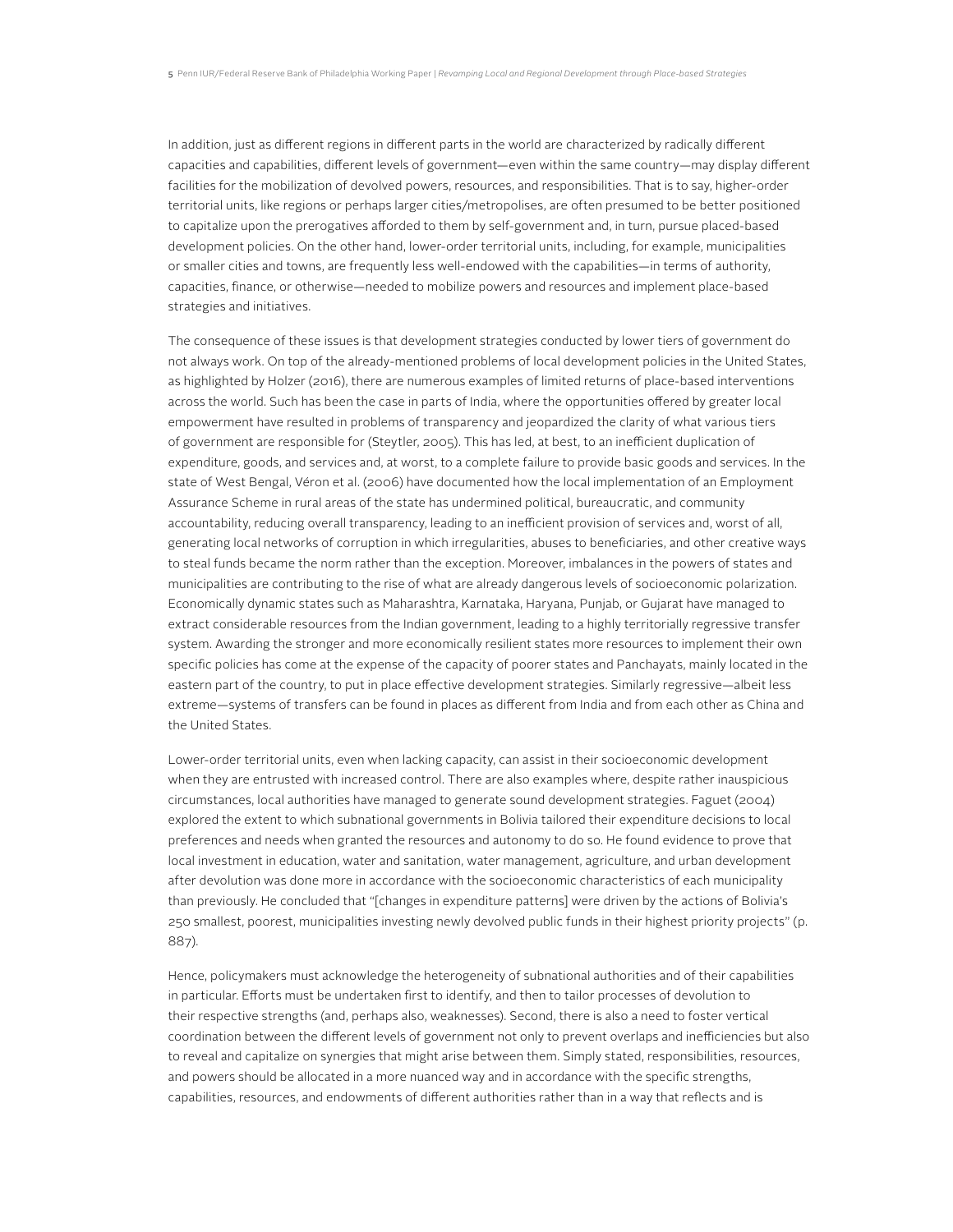founded on the presumptions that higher-order territorial units will cope better with, and will make more of, the opportunity that is devolution than their lower-order counterparts.

# 3. Towards Equitable and Sustainable Development at the Local Level

Big cities in the developed and developing world alike have long been awarded privileged positions in national economic growth and development strategies. The perception that cities are the drivers of—and home to the greatest potential for—economic growth (e.g. Duranton, 2000; Fujita and Thisse, 2002; Glaeser, 2011), has often led policymakers to concoct and implement spatially blind policies that promote the concentration of people, economic actors, and economic activity in a limited number of large urban agglomerations (e.g. World Bank, 2009). The role of other localities and communities has, by contrast, often been overlooked.

There are, however, some signs that this policy-paradigm and, thus, the neglect of other types of territories is changing. As stated by Barca et al. (2012: 140) "all [typologies of territories] have the potential to make substantial contributions to [national] economic growth." The potential for economic growth cannot, however be conflated with the achievement of economic growth. It is often the case that opportunities for growth can, for any number of reasons, go unrealized. The role for policymakers in localities is therefore to find ways to harness this potential and translate it into meaningful economic growth and more holistic social development. Territorially-oriented, place-based economic development approaches would seem a particularly viable avenue for doing so.

In this section, we first present the advantages and drawbacks of territorially-specific, place-based economic development approaches as a means to achieve endogenous, sustainable, and equitable social and economic growth. Second, we contemplate the operationalization of these approaches and their advantages for specific localities.

#### **3.1. The Justification for Place-based Development Approaches**

Place-based approaches have come to be employed across the territorial spectrum in the developed and developing world alike. Their case relies on three principles:

- **1.** Place-based economic development approaches are anticipated to deliver socioeconomic benefits;
- **2.** Place-based economic development approaches are suitable for the pursuit of more equitable and inclusive economic growth; and
- **3.** Place-based economic development approaches can be implemented in, and can be objectively anticipated to succeed in, environments of all sizes and types.

However, place-based development strategies are highly context-dependent and vary widely from one place to another. There are, nevertheless, certain common denominators, which generally involve interventions in one or more of the following four basic development axes (Rodríguez-Pose, 2002: 9):

- ➡ Strategies aimed at boosting the competitiveness of local firms;
- $\rightarrow$  Strategies targeting the attraction of inward investment;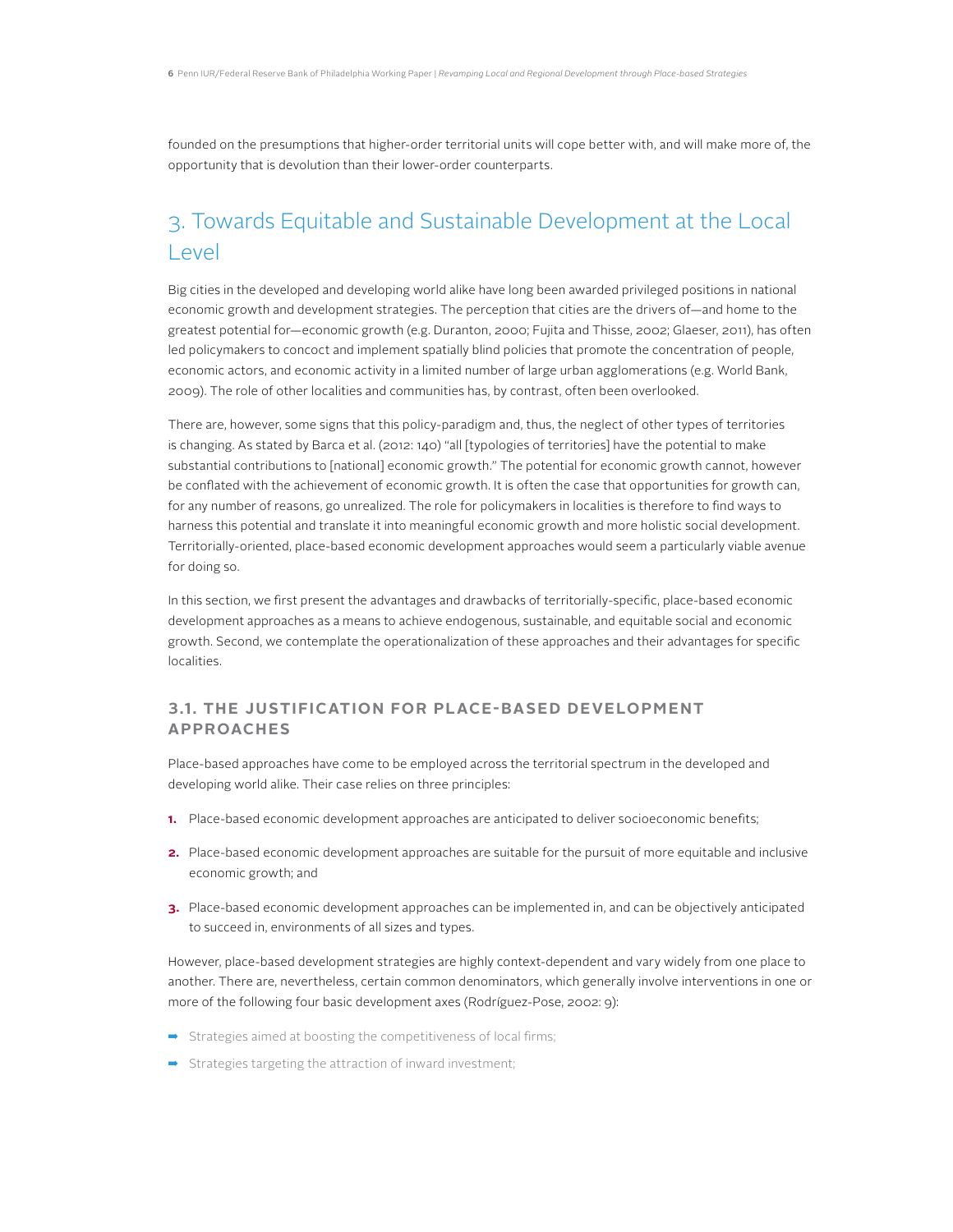- ➡ Strategies aimed at improving the local human capital and skill-pool;
- Strategies targeting infrastructural bottlenecks and the development of new infrastructure.

These factors represent the fundamental pillars determining the development potential of a territory. How much intervention takes place in each of these axes depends, in turn, on two factors: a) the power and authority endowed to each regional and local authority; and b) the starting situation in each locality. As the different development axes are all highly integrated, choices regarding the type of intervention—and, especially, preferences for a particular axis (or axes) —have serious implications for future development prospects, as intervention in any of the axes will only have the expected result if local capabilities in the other three are sufficient enough for the intervention to dynamite the whole local economic fabric.

**Figure 1.** *The Foundations and Risks of Place-based Approaches*



*Source: (Rodréguez-Pose, 2002)*

As can be seen in Figure 1, the focus on a particular development axis has implications for the overall development of a territory. Hence, traditional preferences for inward investment or infrastructure, in the absence of solid foundations in local skills and innovative and competitive local firms, may backfire. Too much attention to inward investment may only lead to an enhanced risk of greater dependence on external and/ or foreign stakeholders in the absence of adequately skilled labor or of firms that could simultaneously act as suppliers and as recipients of the knowledge spillovers generated by the incoming firms. Improvements in local infrastructure may similarly facilitate the exposure of weak economies to external competition and facilitate migration and brain drain (Figure 1).

Hence, the failure of more traditional, top-down regional subnational development policies is, at least in part, attributable to what Pike et al. (2006: 14) refer to as "internal imbalances" in the strategies themselves. That is, dominant top-down policies tended to adopt a singular focus on one particular deficiency or challenge that was deemed to be the most prominent impediment to development. It was anticipated that the mitigation of that deficiency would be sufficient in and of itself to impel economic growth. In practice, however, the neglect of other relevant factors and considerations compromised the effectiveness of approaches oriented around a singular focus. Place-based economic development approaches, because of their participatory nature and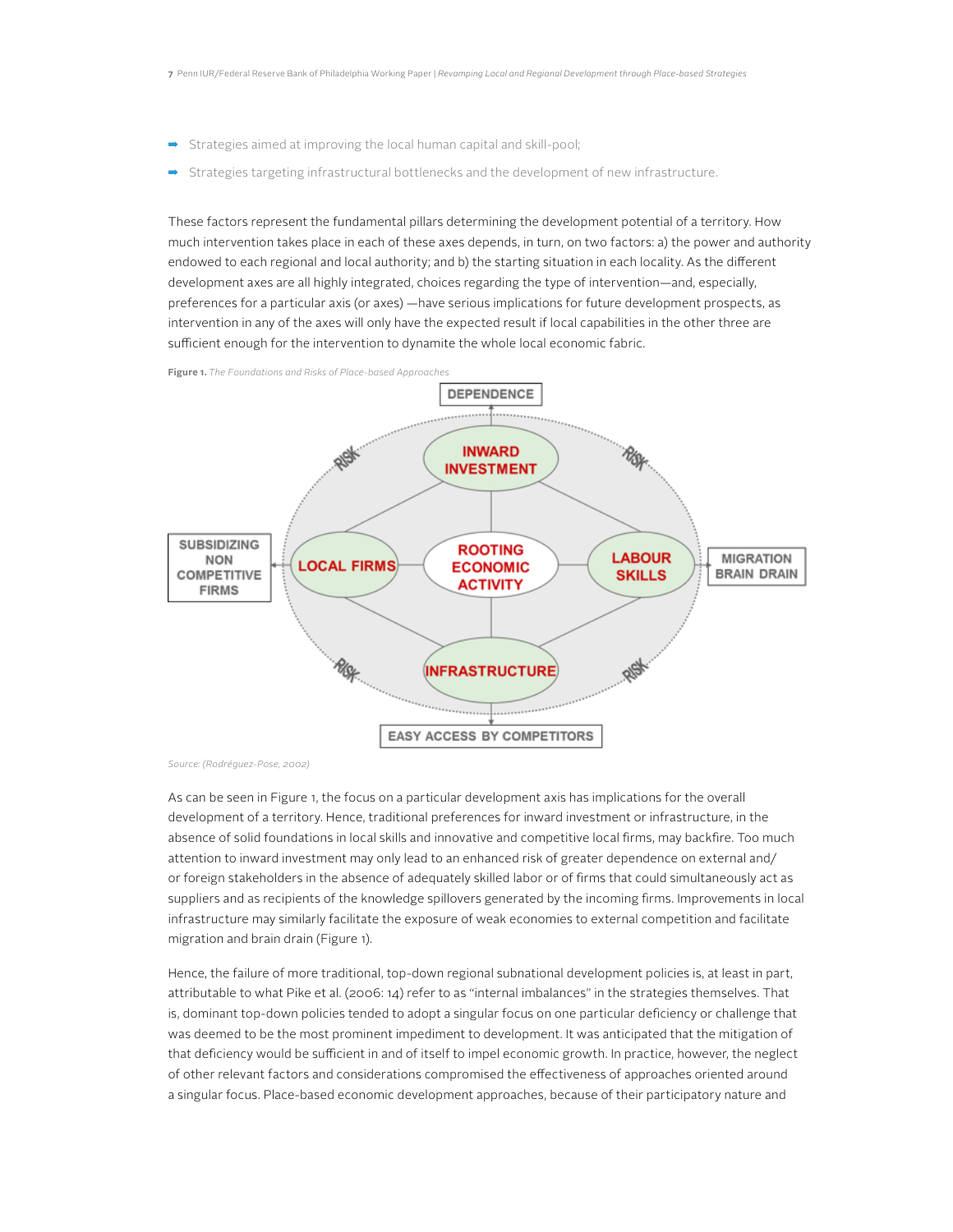also the proximity between those tasked with designing the policy and the territory in which the policy is to be applied, are less prone to such "internal imbalances." They are not, however, immune to them.

Concerted efforts have to be made to ensure that territorially-specific economic development approaches feature an appropriate balance of structurally-, socioeconomically- and institutionally-oriented policies and reforms. It is not sufficient, for example, to simply target local firms or industries and implement policies designed to increase their competitiveness. The viability and competitiveness of firms and industries is a product of the quality of local human capital, physical infrastructure, and a multitude of other contextual conditions. Deficiencies in the socioeconomic context compromise the viability of local firms and derail the effectiveness of any policy actions designed to target them. Similarly, returns from initiatives to upgrade the quality of local human capital will go unrealized if efforts are not made to ensure that jobs for newly skilled individuals are made available. Moreover, the institutional context is increasingly understood to be a prominent influence on and determinant of the effectiveness of economic growth and development strategies. Hence, "development strategies need to understand and be specifically tailored to the potential of place-bounded institutions in order to make the most of interventions in human capital, infrastructure or innovation" (Rodríguez-Pose, 2013: 1042).

Consequently, place-based policies work more when intervention targets areas of development where deficiencies exist, provided that the remaining factors behind growth and employment generation are at a level that facilitates the formation of integrated and balanced development strategies.

#### **3.2. The Advantages of Territorially-specific Econom ic Development Approaches**

In the most basic sense, place-based economic development entails the identification, mobilization, and exploitation of "local potential" (Vázquez-Barquero, 1999). Place-based approaches are very much founded in the perception that the potential for economic growth exists across all types of territories (OECD, 2009; Barca et al., 2012). A territory's "local potential" is shaped by, among other factors, the economic activities it specializes and excels in, its stock of physical, human, or other types of capital, its institutional context, and the resources with which it is endowed. The objective of place-based economic development strategies then is to leverage this potential and cultivate economic activity that is reflective of and "dependent on [a locality's] specific economic conditions and comparative advantages" (Pike et al., 2006: 19). Territories also, however, face constraints that are, once again, a product of local contextual conditions. This implies that the objectives of place-based economic development are two-fold as, in addition to capitalizing on local strengths, territoriallyspecific economic development approaches also aim to mitigate a territory's weaknesses and overcome its limitations. A localized development approach implemented in one context may therefore be composed of a completely different set of programs and initiatives and may ultimately look radically different to that which is designed for another environment. As mentioned, basic education and skills and training programs, capacity building initiatives, efforts to support and connect local firms, inward investment and infrastructure schemes, and institutional reforms, among other types of policies, may all feature in localized approaches and strategies. That said, the way in which individual initiatives and policies are integrated into, and the extent to which they are prioritized in a localized development approach will vary from one context to the next in accordance with the more specific objectives of the broader strategy and the context within which it is to be pursued.

Place-based approaches have come to be associated with both economic and social advantages (Pike et al., 2006). The first advantage relates to the ability of place-based development strategies to improve a territory's capacity to manage and compete in an increasingly dynamic global economy. Prioritizing economic activities based on the specific characteristics and strengths of a territory to the detriment of building new activities from scratch are likely to "[improve] the [local] productive context" (Vázquez-Barquero, 1999: 84).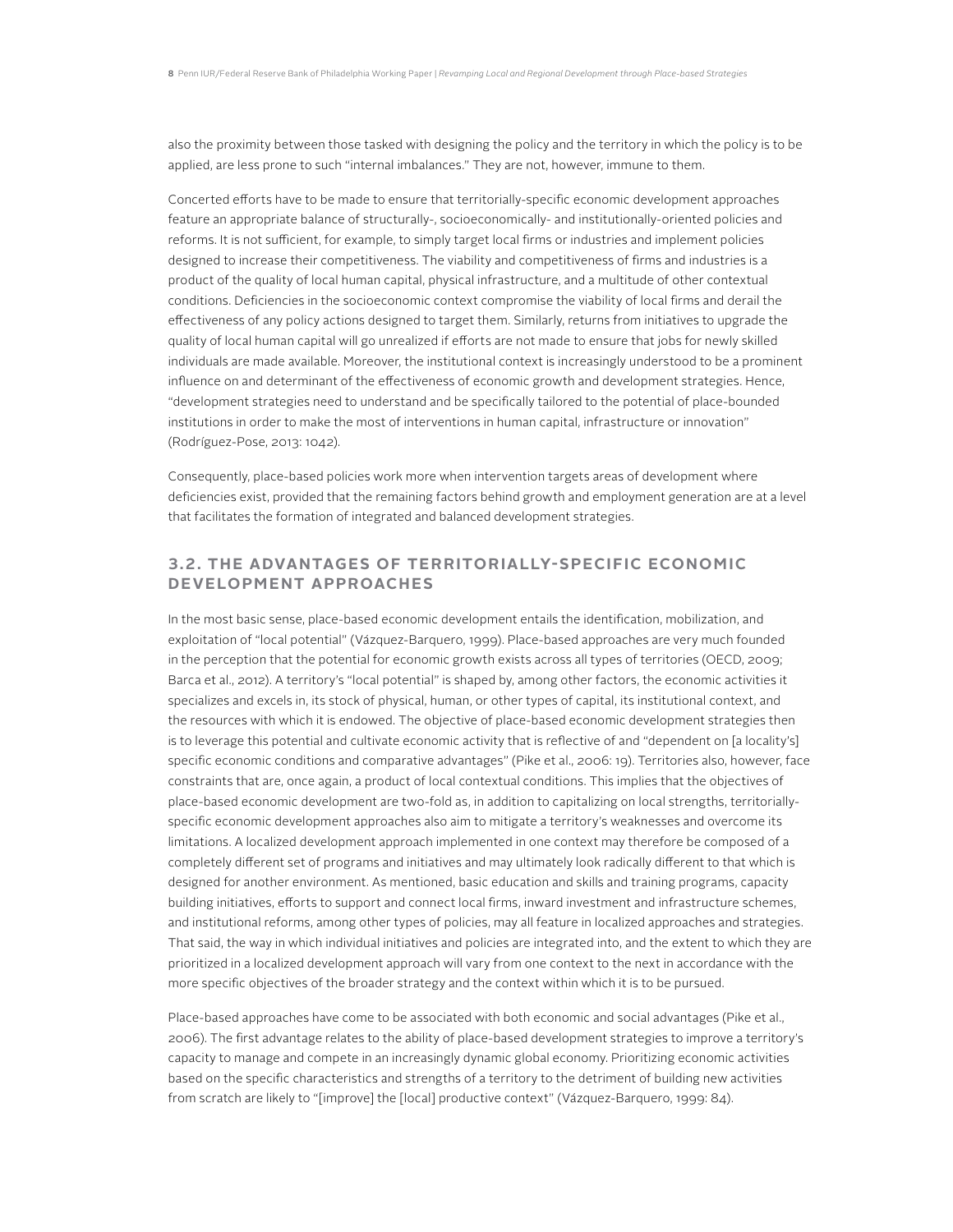The second advantage is of a more socioeconomic nature. The participation of decision-makers in the design, implementation, and monitoring of development strategies leads to a closer connection between local needs and priorities and the implemented strategy. This closer connection between needs and policy is usually reflected in a greater embeddedness of the supported economic activities and to the creation of more stable and high-quality jobs. One specific example of this has been Ghana's Decent Work Program. The Decent Work Program executed in partnership with the International Labor Organization, was aimed (1) "to contribute to the reduction of poverty in Ghana by addressing Decent Work deficits in micro and small enterprises in the informal economy and by enhancing the employability of low-income women and men, the young in particular; and (2) to mainstream employment-focused strategies for decent work in national and district policies in Ghana" (ILO, 2012: 6). The specific program was piloted in eight districts where it was specifically tailored to the needs of local industries and economic activities. This program has resulted not only in improvements in employment and growth, but also in a series of additional economic benefits. These include increases in National Health Insurance registration in employers' associations and informal economy organizations and participation in training programs (ILO, 2012: 9). The success of the overall program was attributable to (ILO, 2012: vii):

- **1.** Focusing on capacity building and deliberately limiting direct funding of programs;
- **2.** Empowering local stakeholders to shape the local economic development approaches in accordance with local norms and values;
- **3.** Embedding local economic development initiatives within local government structures.

The third advantage of place-based approaches lays in their applicability across territories of all types, sizes, and levels of socioeconomic development. Place-based economic development approaches are unique in that they work within the limitations imposed and opportunities afforded by local contextual conditions and characteristics. Localized approaches can, as a result, be implemented in territories of various levels of *ex-ante*  favorability and with different economic structures and specializations, resource endowments, and capabilities. This is critically important, especially for different and hugely heterogeneous national contexts.

One example of adapting place-based strategies to different national conditions is South Africa (Rogerson and Rogerson, 2010). Territorially-specific strategies have enjoyed a growing popularity in the country since the mid-1990s. South Africa's local authorities, from the largest—including, among others, Durban (e.g. Robbins, 2010); and Johannesburg (e.g. Rogerson, 2005)—to much smaller and more remote rural areas have devised and executed a number of place-based strategies with varying degrees of success. Success, in any case, has not been confined to larger territorial units, as a number of localities have thrived and created jobs following the implementation of these strategies (Nel and Rogerson, 2007). Such is the case of Alicedale, which according to Nel and Rogerson (2007: 7), represents the "most dramatic case of small town transformation" that is attributable to a well-designed and executed place-based economic development approach. Alicedale (population: ~4,000) put in place a territorially-specific economic development strategy to address the town's pronounced economic challenges (Gibb and Nel, 2007). The initiative, which centered on the development of a resort and sought to generate employment, stimulate entrepreneurship, and foster local firm growth and development, has had a not-insignificant socioeconomic impact. The local economic development strategy "created more than 500 full- and part-time jobs for local people" in areas related to tourism and led to the formation of several additional small businesses that provide local employment and income generating opportunities (Gibb and Nel, 2007: 82).

#### **3.3. Operationalizing Place-based Development**

Place-based economic development is most fundamentally concerned with the implementation of policies that are uniquely tailored to the contexts within which they are exacted. However, the viability and success of place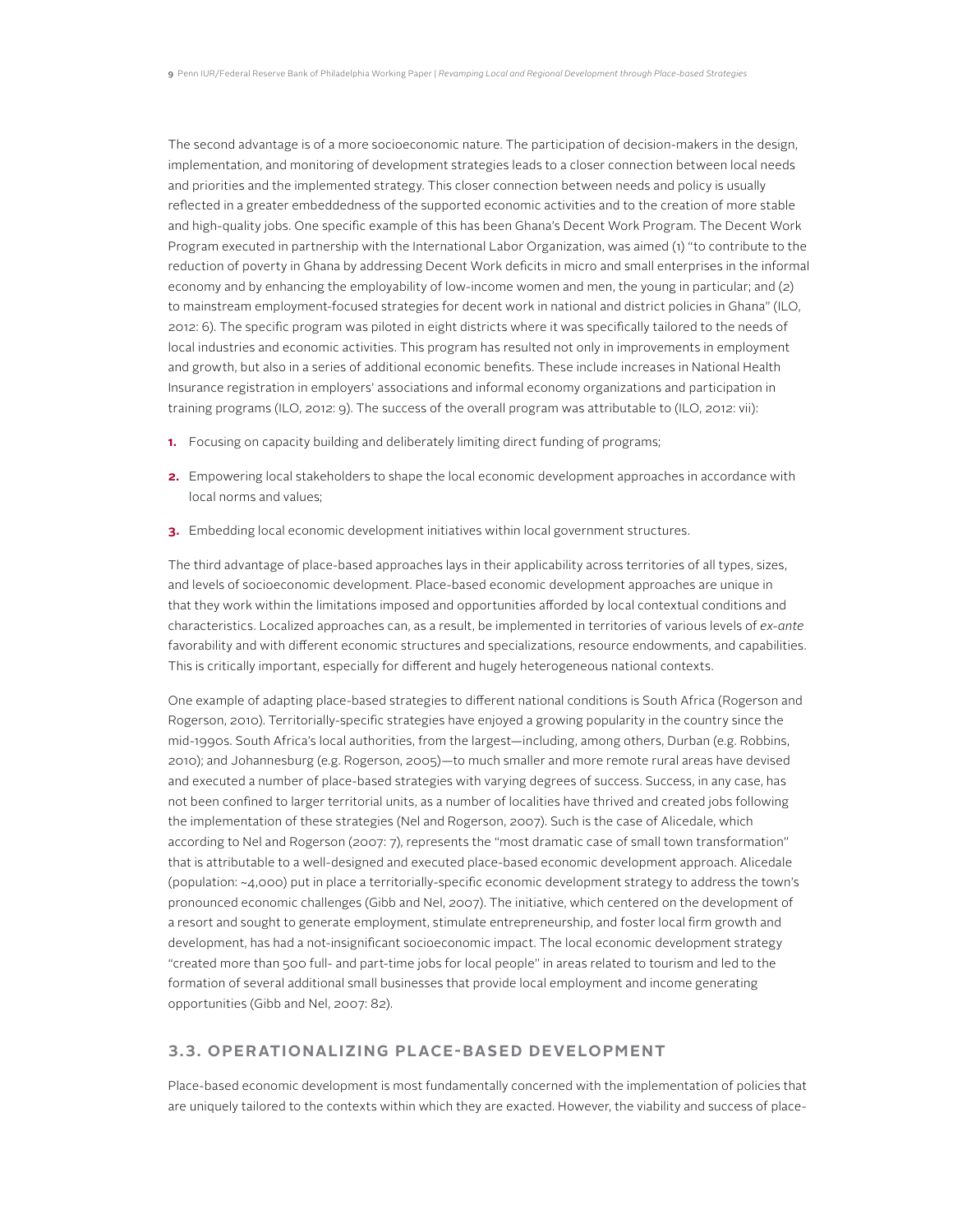based economic development approaches are contingent on the employment of a robust strategic planning process. The strategic planning process serves as the foundation for the eventual implementation of any localized approach. The planning process may be thought of as being composed of four distinct elements: (i) an assessment of local conditions or "situation analysis" (UN-HABITAT, 2005: 9); (ii) local stakeholder engagement and participation; (iii) delineation of the strategy's aims and objectives; and (iv) the identification of suitable policies and initiatives.

The most appropriate point of departure for the design of a territorially-specific economic development approach is an evaluation of local conditions. The development of a feasible, effective, and implementable localized approach requires above all else a robust understanding of the "characteristics of the local economy" (Swinburn et al., 2006) and of its "economic base and how [it] functions" (UN-HABITAT, 2005: 9). A wellconducted "local economy assessment" (Swinburn et al., 2006: 18) will expose *inter alia*: the financial, technical, and other resources that the strategy can draw upon; local strengths and viable economic activities as well as growth opportunities to leverage; and weaknesses and threats—including those of an institutional or technicalcapacity nature—that need to be mitigated, and challenges and pitfalls that may be encountered. It does also condition the type of strategies that need to be adopted. This was the case of the Chocó Department in Colombia. Chocó is one of the poorest departments in the country with poverty levels that in 2012 affected 68 percent of the population. Its percentage of population with unsatisfied basic needs was the highest in Colombia with this situation disproportionately affecting children in what is a very young demographic structure. Given this diagnosis, the departmental government in its 2012-15 development plan focused on the urgent issue of income generation in the short term. The plan therefore included urgent measures such as conditional cash transfers, food sovereignty initiatives, financial support for local SMEs, and the promotion of the most successful locally based agricultural sectors (Gobernación del Chocó, 2012). The municipality of Krakow (750,000 inhabitants) in Poland started from a very different position to that of Chocó. While poverty was not a major concern, declining firms in traditional sectors and the loss of talent to migration suggested a different target for its local development strategy. The main aim of the strategy was the attraction of inward investment that would be linked to existing industries in the city. The objective was to encourage forward and backward linkages and facilitate offshoring, but the diagnosis led decision-makers in the city to implement training and skilling strategies aimed at improving the pool of local human capital with medium and high skills. This facilitated the rapid assimilation of knowledge and innovation and led to the attraction of inward investment (Oshri, 2011). Offshoring now provides about 30,000 jobs for mainly young people in the city and its rural hinterland.

The assessment of local conditions can be usefully supplemented by consultations and dialogue with local actors and stakeholders. The engagement of local stakeholders serves three related purposes. First, and most broadly, it empowers local economic actors and individuals by actively involving them in the planning process and, in doing so, granting them increased influence over their socioeconomic fortunes. Second, it provides firsthand insights into both the local capabilities and resources upon which a strategy may draw and the constraints the strategy will inevitably face. These insights are directly complimentary to the inferences drawn from and conclusions reached in the local assessment. Third, it encourages the articulation of the "views, concerns, and issues" (UN-HABITAT, 2005: 8) that ultimately guide and lie at the heart of local approaches.

Together, the local assessment and the engagement of local stakeholders cultivate the base of knowledge that informs the design of territorially-specific economic development approaches. In that respect, these two processes feed directly into the third, and perhaps most critical, element of the planning process: the establishment of a vision and, in turn, narrow, more concretely defined priorities and objectives.

The *vision* is the broadest articulation of what a territorially-specific economic development approach seeks to achieve (UN-HABITAT, 2005). A vision requires the consideration of both the present socioeconomic situation as revealed in the local assessment as well as the priorities highlighted by local stakeholders (Swinburn et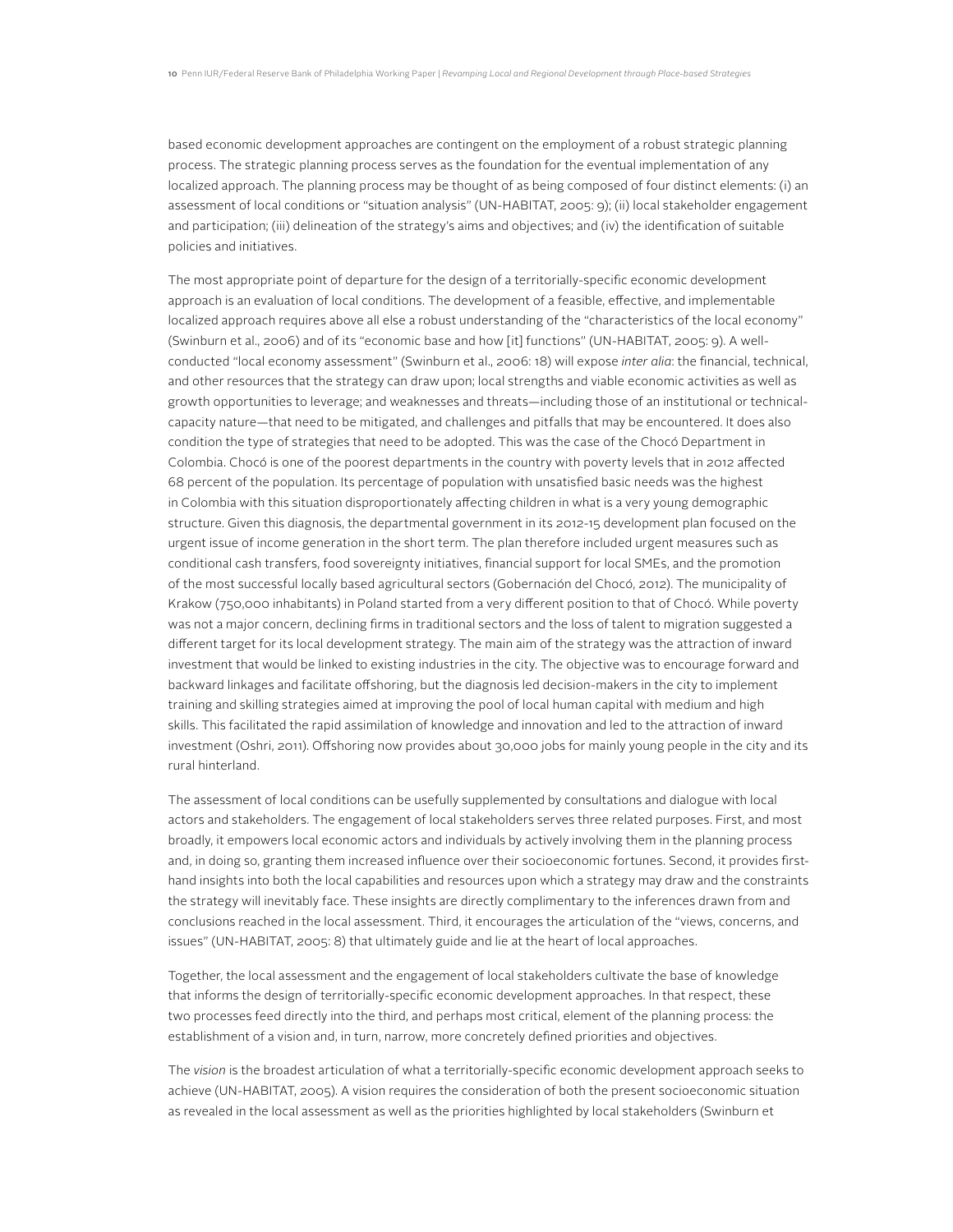al., 2006: 28). Its function is two-fold. First, it provides a "continuous point of reference" that serves to unify and align the priorities and actions of the various actors involved in the strategy. Second, it informs the establishment of more exact priorities and objectives.

Unlike the vision, *priorities and objectives* are specific and correspond directly to and target identified strengths, opportunities, constraints, and limitations as well as the priorities of local stakeholders (Swinburn et al., 2006: 29). They are ultimately what inform the policies and initiatives to be implemented as part of the broader strategy.

The final element of the strategic planning process is the selection of policies, projects, and initiatives that compose the territorially-specific economic development approach. The actions taken should reflect and respond to the aforementioned priorities and objectives as well as "existing limitations of time, budgets, administrative capacity and political resources" (UN-HABITAT, 2005: 18).

Well-executed strategic planning processes are a prerequisite for a successful and efficient territoriallyspecific economic development approach. An effective planning process will yield a strategy that is an accurate reflection of local economic realities, opportunities, and strengths; institutionally imposed constraints; and the priorities of the stakeholders that will ultimately be affected by it. This helps to ensure not only that the strategy represents a truly efficient deployment of scarce resources but also that it may actually be operationalized within the socioeconomic and institutional context for which it is designed. Conversely, a poorly executed or insufficiently robust planning process could lead to the misidentification of opportunities and priorities, inappropriate policy actions or interventions, and ultimately the misallocation of resources. It could also yield an overambitious or simply and plainly inadequate strategy that is not actionable due to financial, technical, or any other type of constraints. Ensuring, first, that resources are allocated and deployed as efficiently as possible and, second, that any strategic actions to be taken match local capabilities is especially important for regions, small towns, and rural municipalities where financial and/or technical capacity constraints may be more pronounced or debilitating.

One case of success in developing balanced, integrated place-based development approaches has been the Austrian region of Styria. Styria is the second largest Land in Austria, with a population of 1.2 million inhabitants and an economy that was heavily dependent on industry and, more specifically, on traditional industries often linked to agriculture and raw materials. The fall of the Iron Curtain represented a huge challenge for the region, as competition from former communist countries put Styria's traditional sectors in jeopardy. An industrial crisis ensued in which the region's large state-owned, highly vertically integrated firms were exposed and Styria suffered as a result of its unbalanced labor market, insufficient firm creation, and low rate of innovation of local firms. Yet, a very solid institutional environment characterized by multiple links between the public and private sectors and a heavy involvement of civic, social, and political leaders in development matters led to a bottom-up strategy articulated by the regional government and structured along three key axes. The first one increased cooperation—focused on the development of clusters, the vertical cooperation between different tiers of government (local, regional, national), and the strengthening of regional infrastructures. Another axis had the goal of increasing the innovation capacities of firms and overall innovativeness. This implied providing incentives for firms' networking and cooperation in research and development (R&D), the creation of universities, a focus on niche products, and coaching programs and funding for new entrepreneurs. Finally, the strategy also sought to internationalize the economy of the region by means of the support to exports by the local government and the development of cross-border value chains, especially involving neighboring Slovenia and Hungary (Kaufmann and Tödtling, 2000). Today Styria has overcome its structural problems and boasts a solid, mid- to high-tech internationally competitive industry, providing skilled and stable jobs that have been particularly resilient to the current economic crisis (Kaufmann and Tödtling, 2015). The Styrian case shows that a good diagnosis in combination with sound local institutions can lead to sustainable and effective territorial development policies.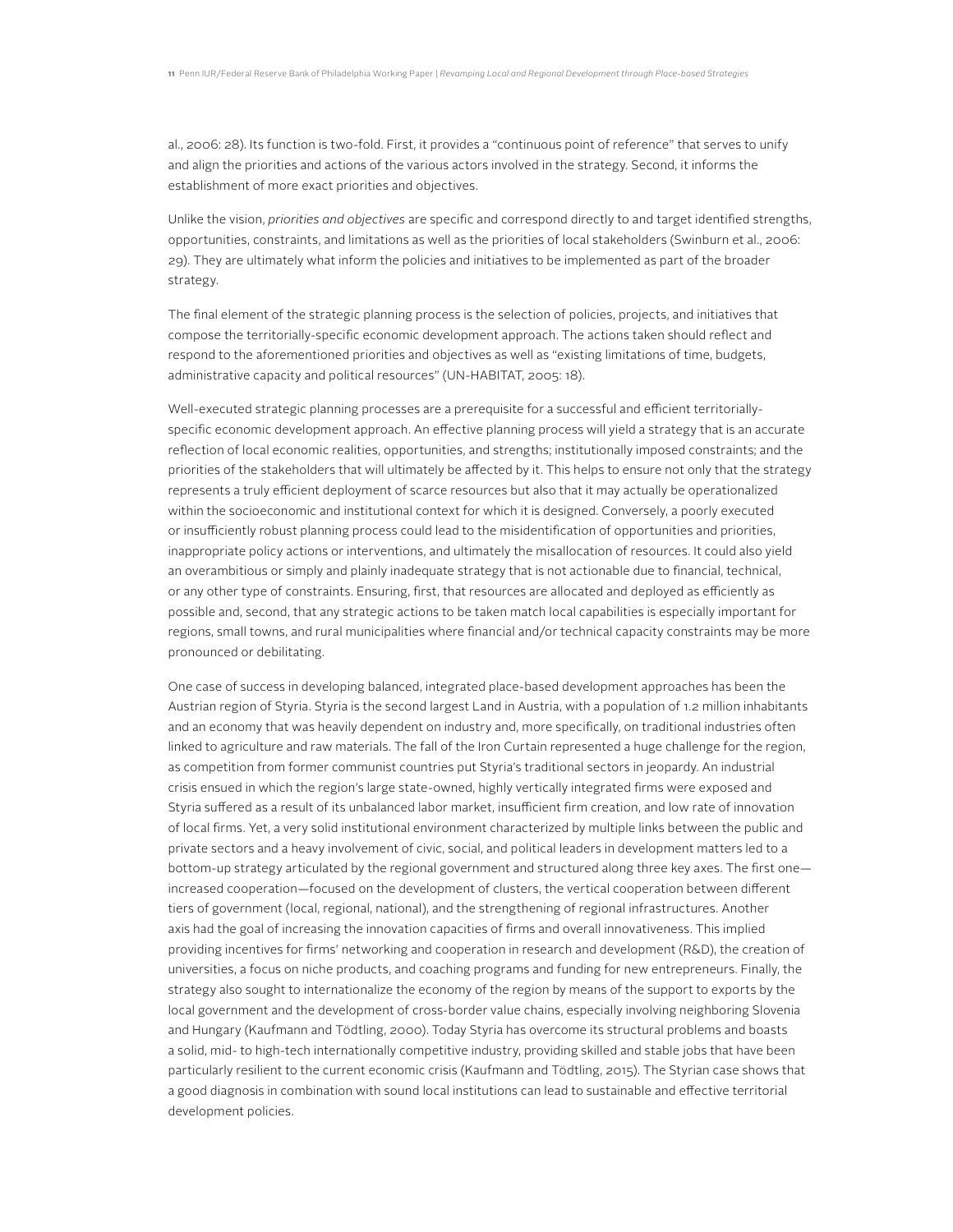## 4. Do Place-based Approaches Work?

Despite their growing prominence, the question remains, as we have mentioned, whether place-based approaches really work or, at least, if they work better than previous top-down development strategies. The focus so far of many analyses on a limited number of successful case studies has raised doubts about the possibility of generalizing these results. The problem is that systematic analyses of the economic growth and development outcomes of place-base approaches are, unfortunately, few and far between. One exception has been provided by Rodríguez-Pose and Palavicini-Corona (2013) for the case of Mexico. They considered the success or failure of development strategies implemented in 898 Mexican municipalities in 21 different Mexican states, representing 40 percent of all Mexican local authorities. The sample included a majority of small local authorities in rural areas covering all geographical areas of the country—North, Centre, and South—between 1990 and 2005. The analysis focused on the effectiveness of seven different dimensions of development "features and policy actions" associated with place-based development (p. 304).

The empirical analysis revealed that "municipalities engaging in local economic development during the last two decades have witnessed significant improvements in human development, relative to those which have overlooked local economic development strategies," suggesting that, on a relatively large sample, place-based approaches can yield significant economic and social development outcomes (p. 303).

The results also reveal two more nuanced points of note:

First, simply contemplating implementing localized approaches may be linked with favorable economic development outcomes. This would imply that there are returns from merely reflecting on local socioeconomic conditions and exploring how a territory's strengths can be mobilized to enhance the wellbeing and livelihoods of its residents.

Second, a) capacity building; b) the formulation of development links and networks composed of actors from the public, private, and third spheres; and c) strategic planning processes are the features of local economic development that are most readily linked to socioeconomic development in the Mexican context. Institutional conditions, local capacity constraints, and policy coordination failures remain, however, important barriers to the success of place-based development strategies.

## 5. Overcoming the Barriers to Place-based Development

If place-based strategies do not always deliver on their promise, this is, as highlighted above, because a number of local level barriers limit the local potential to realize the purported benefits of these development approaches. We will highlight two particular barriers that are a recurrent feature in limiting the returns of placebased strategies.

The first barrier is local capacity constraints. These constraints can give rise to scenarios in which the territories to which power and resources are transferred lack the knowledge, skills, training, or adequate institutions to design and implement policies, make decisions, or ensure transparency and accountability. In these contexts, greater local authority may become a burden rather than an opportunity and the wellbeing of local citizens may become compromised. The second barrier relates to vertical coordination failures that adversely affect the effectiveness of place-based development strategies.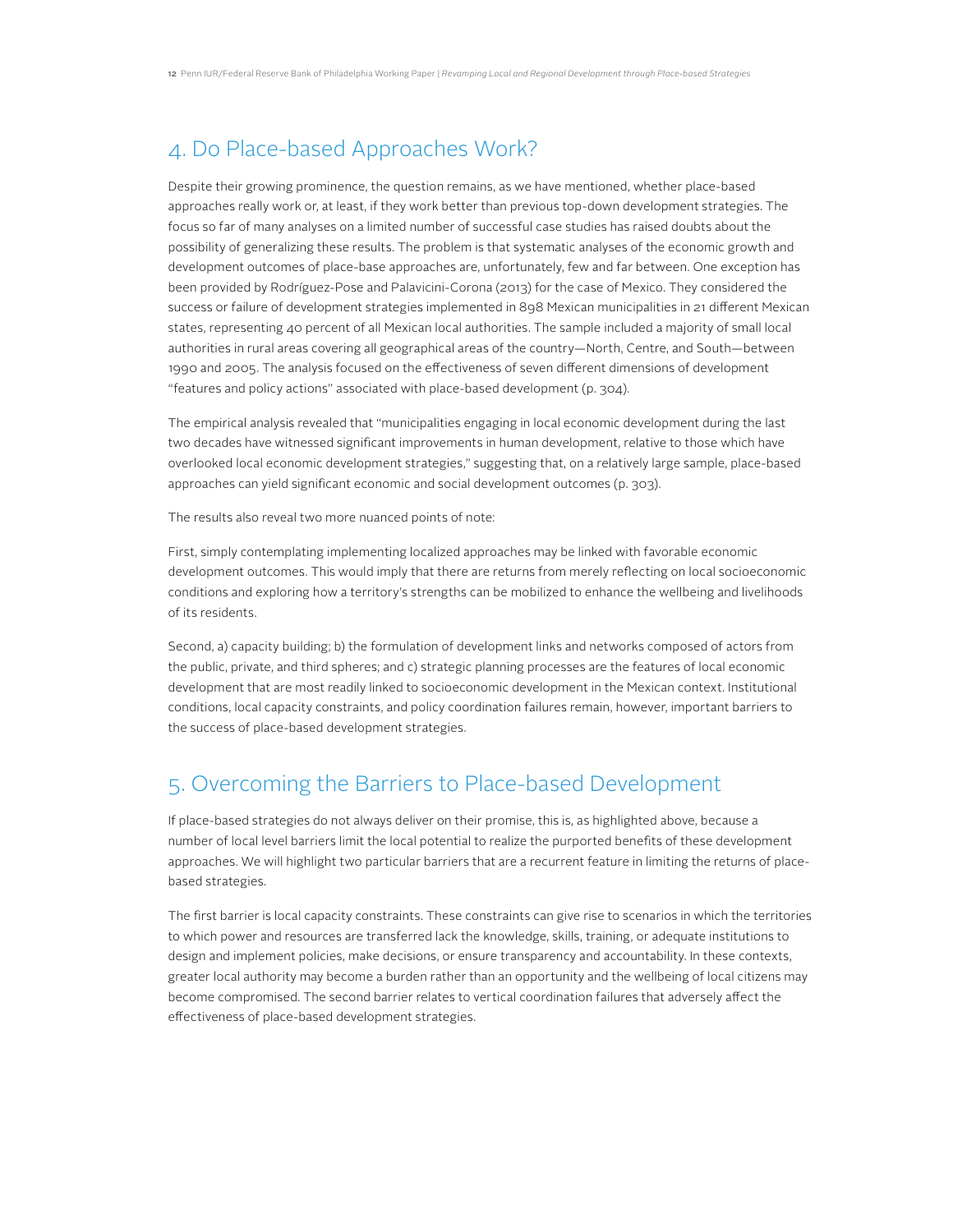#### **5.1. Capacity Building as a Means to Overcome Local Technical Constraints**

Local administrations are often plagued by a host of technical capacity-related constraints. These constraints can be the product of absolute shortages in technical knowledge, skills, or experience. More often, they are attributable to mismatches between the capacities available and the capacities needed. That is, situations will arise where policy- and decision-makers in a given territory may be "capable" in the general sense, but the experience, skills, technical knowledge, and/or institutional settings in which they operate may not be what is required to perform a given set of tasks (e.g. Akudugu and Laube, 2013).

The consequences of local capacity constraints are manifested in a number of ways. Technical capacity deficits at the local level may, for example, preclude the design and subsequent monitoring of efficient fiscal systems at the local level. An inability of localities and regions to raise revenue via taxation could threaten their capacity to put in place viable development strategies. Similarly, technical capacity constraints may impede the policy innovations linked to place-based strategies and could also conceivably inhibit the design and implementation of policies; the provision of public goods, services and expenditure; and effective decision-making more generally. Additionally, capacity constraints may adversely affect their ability to communicate with, and articulate needs and demands to central governments, undermining their capacity to influence centrally made decisions.

Inadequate (or shortages of) skills, technical knowledge, and experience often constrain the capacities of localities to mobilize the resources and powers and, in turn, to fulfill development objectives. Capacity building exercises and initiatives are therefore essential to ensure that localities are able to translate greater empowerment into economic growth and development and into enhancements in the wellbeing of the individuals that occupy them.

The severity and nature of the capacity constraints faced by subnational authorities varies enormously depending on context. Capacity constraints may be less pronounced, for example, in larger regions than in smaller or lower-order territorial units. In contexts where there is a considerable discrepancy between the capacities of subnational authorities, there may be scope to supplement explicit capacity building activities with the promotion of structures of multilevel governance and efforts to foster vertical (and perhaps also horizontal) cooperation and collaboration to encourage and allow better-capacitated authorities to assist the less wellcapacitated, weaker ones. Local capacity constraints are particularly pervasive in the African context. Dickovick and Riedl (2010) have observed that capacity deficits of various kinds serve as "fundamental constraints" (p. 7) for the effectiveness of public policies. Moreover, they find considerable within-country heterogeneity in terms of local technical capacities. Generally, the smaller, poorer or more remote localities typically face the greatest capacity challenges (e.g. Ames et al., 2010; Tidemand et al., 2010). Dickovick and Riedl (2010: 44) however note, citing the cases of Tanzania and Nigeria, that capacity constraints are not insurmountable obstacles and that they can be mitigated via suitable capacity building initiatives and exercises.

Efforts to upgrade local technical capacities can assume any number of specific forms. In the most basic sense capacity development is simply "the process by which individuals, organizations, institutions and societies develop abilities to perform functions, solve problems, and set and achieve objectives" (UN, 2006: 7). Following the UNDP's (2009) conceptualization of capacity building as a multi-scalar process, capacity building for localities should entail a mix of both individual as well as institutional-level efforts. This would include the up-skilling, training, and dissemination of knowledge, as well as the learning from other experiences. They should also include institutional, organizational, and managerial reforms aimed at enhancing the efficiency and effectiveness of local policymaking and governance structures more generally.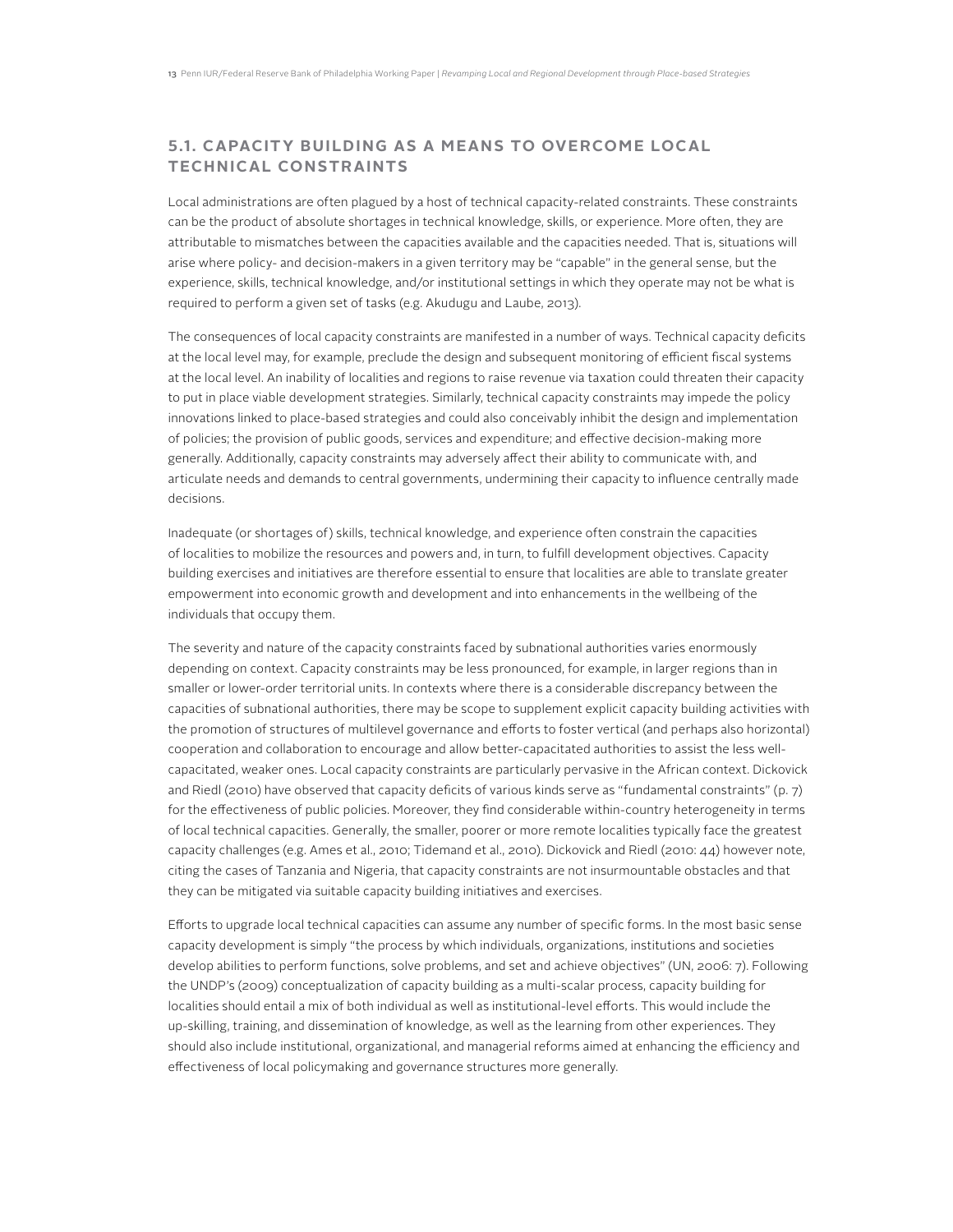Individual and institutional capacity building initiatives are essential for addressing the capacity shortages they so frequently encounter. Ultimately, they will contribute to the establishment and conditioning of a policy and decision-making context within which the benefits of place-based approaches may be realized and the autonomy, flexibility, and resources afforded by them can be transformed into economic change and socioeconomic development.

#### **5.2. Multilevel Governance**

The potential to make the most of local empowerment may also be compromised if there are inadequate levels of coordination and cooperation between regions and localities, on the one hand, and national-level decision-makers, on the other. Insufficient coordination between centralized decision-makers and decisionmakers on the ground can give rise to a mismatch between the resources and powers transferred downwards and the responsibilities that lower-order territorial units assume. This may leave localities overburdened by responsibilities relative to the powers and resources with which they are entrusted. This overburden is only compounded by the capacity constraints examined in the previous section.

Addressing vertical coordination failures would therefore seem of paramount importance to ensuring that localities actually reap the benefits associated with greater decision-making capacity at the local level. The promotion of multilevel governance, understood as a "decision-making system to define and implement public policies produced by a collaborative relation either vertical (between different levels of government, including national, federal, regional, or local) or horizontal (within the same level, e.g. between ministries or between local governments) or both" (Stephenson, 2013), is one avenue for addressing vertical coordination failures. Multilevel governance structures and territorial networks in particular constitute means to promote the dialogue and interactions between parties that lie at the heart of the achievement of cross-territorial coordination and, ultimately, more efficient devolutionary processes (e.g. OECD, 2013).

Enhancing coordination and dialogue between the different actors involved in development can have the effect of changing how local empowerment processes actually unfold to the benefit of all parties involved. Economic development processes in devolutionary settings are influenced and shaped in equal measure by subnationaland national-level actors, both of which have different preferences, aims, and priorities (Rodríguez-Pose and Gill, 2005). The economic outcomes are therefore likely to reflect the extent to which the interests of relevant actors can be balanced and reconciled. Hence, if one actor—i.e. level of government—is "dominant" (Rodríguez-Pose and Gill, 2005: 416) or the interests of other actors are not taken into account, development strategies are anticipated to yield suboptimal outcomes for *all* parties involved.

Smaller and medium-sized localities are, in general, at a disadvantage in this respect. First, in large part due to their size, they are generally less able to exercise influence over the decisions of higher-order authorities and, second, they are often regarded as of secondary importance to higher-order government tiers. One case in which local constraints demanded significant intervention by higher tiers of government is the territorial development initiative in Central Ghana. Here the aim by local stakeholders of designing and implementing a strategy that targeted economic sectors with high growth potential, linked job quality to firms' competitiveness, and built capacity of local stakeholders, while involving employers' and workers' organizations faced the serious constraints of lack of technical and financial capacity at the local level. This capacity problem was to a large extent addressed by the implementation by the central government of a National Legal Framework—Local Government Act 462. This Act envisaged the support and supervision of local initiatives by a National Steering Committee comprising government, employers, organized labor, and territorial development consultants. Local stakeholders were thus capable of tapping into considerable expertise and resources in a multilevel governance framework that, while maintaining the locally owned and managed nature of the strategy, provided the necessary support for it to take hold (Fosu, 2013).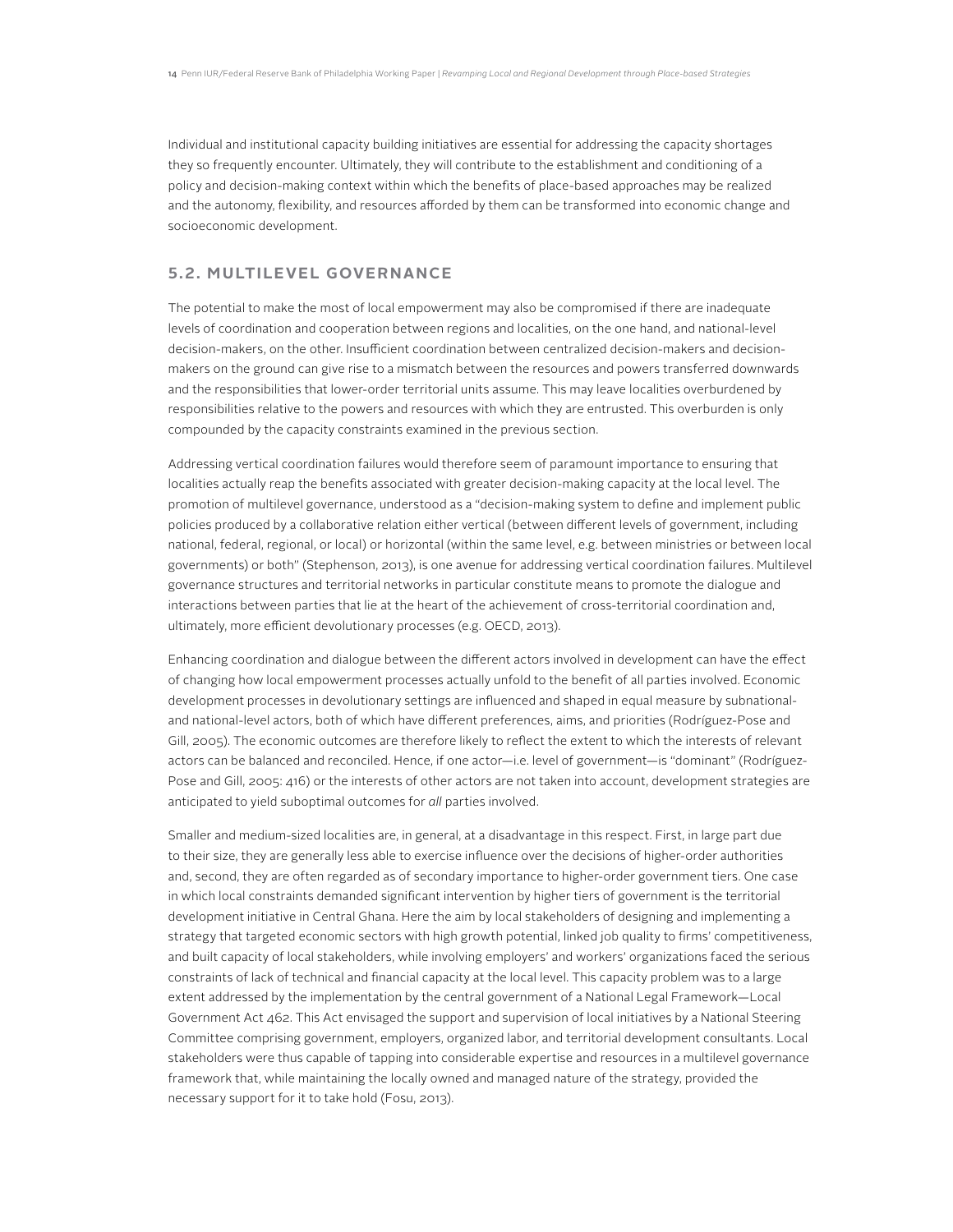Larger regions and cities may be more actively engaged in political processes at all levels of governance and may be more than able to effectively articulate their interest to, and lobby central governments. One could therefore assert that these issues of influence may therefore be more acute for—but are by no means limited to—smaller localities and communities.

While vertical coordination failures are those that pose the greatest risk and challenge to economic development, horizontal coordination failures—i.e. those between subnational authorities—do exist and cannot be overlooked. These horizontal coordination failures inevitably have implications for the capacity of territories to effectively design and implement sustainable development strategies, the most prominent of which relate to inter-territorial competition, which, in the worst case scenarios can derive into beggar-thy-neighbor policies (Bartik, 2016). Again, the promotion of interconnectivity, dialogue, and territorial networks—this time however amongst subnational actors—will contribute to the mitigation of these horizontal coordination failures.

The enhancement of horizontal cooperation can improve dialogue and cooperation between subnational authorities, which can impel the cross-territorial alignment of both objectives of individual subnational authorities and of the territorially-oriented policies they pursue to achieve them. This could, among other things, reduce the pervasiveness of inefficient inter-territorial competition of investment and economic activity. Horizontal coordination could also reveal and permit the realization of synergies that exist between smaller subnational authorities, lead to the sharing of resources (including knowledge resources), and contribute to a greater coherence between planning processes and the objectives of collectives of subnational territories. The overall effect would be to increase their influence on decisions made by higher levels of government, all of which facilitate the mitigation of the capacity and other constraints that these territories frequently encounter (McGranahan et al., 2009).

## 6. Concluding Remarks

The importance of subnational territories to economic dynamism and social development has not been always well understood. However, it is at this territorial scale that the processes that drive growth, and the factors that condition and shape them, transpire and exist (Ascani et al., 2012). Moreover, it is becoming increasingly clear that it is not just a small handful of subnational territories that contribute to economic growth at a more aggregate level—all subnational territories, be they small or large, urban or rural, have the capacity to achieve some level of meaningful economic dynamism (Barca et al., 2012).

The empowerment of regional and local authorities is increasing the capacity to address and respond to local—albeit in a wildly heterogeneous way, depending on the competencies of different territories—conditions, characteristics, opportunities and challenges. Simply stated, more localities the world over are better positioned now than ever before to achieve meaningful economic growth and socioeconomic development. Place-based approaches to development are the mechanism through which they intend to do so.

It would therefore seem that the question that needs to be asked is not *if* different localities have the potential to achieve sustainable and inclusive economic growth via territorial approaches to development, but rather, *what* must be done to ensure that they do, and *how* do they do it. In this respect policymakers must carefully consider the necessary steps to ensure that those territorial strategies yield meaningful economic growth and social development.

The key to the former lies in maximizing the efficiency of place-based strategies via both (i) capacity building at the local level to ensure that localities are technically capable of assuming the responsibilities associated with greater subnational empowerment, and (ii) the promotion of multilevel governance to enhance vertical and horizontal coordination to ensure that there is a sufficient degree of coherence between the resources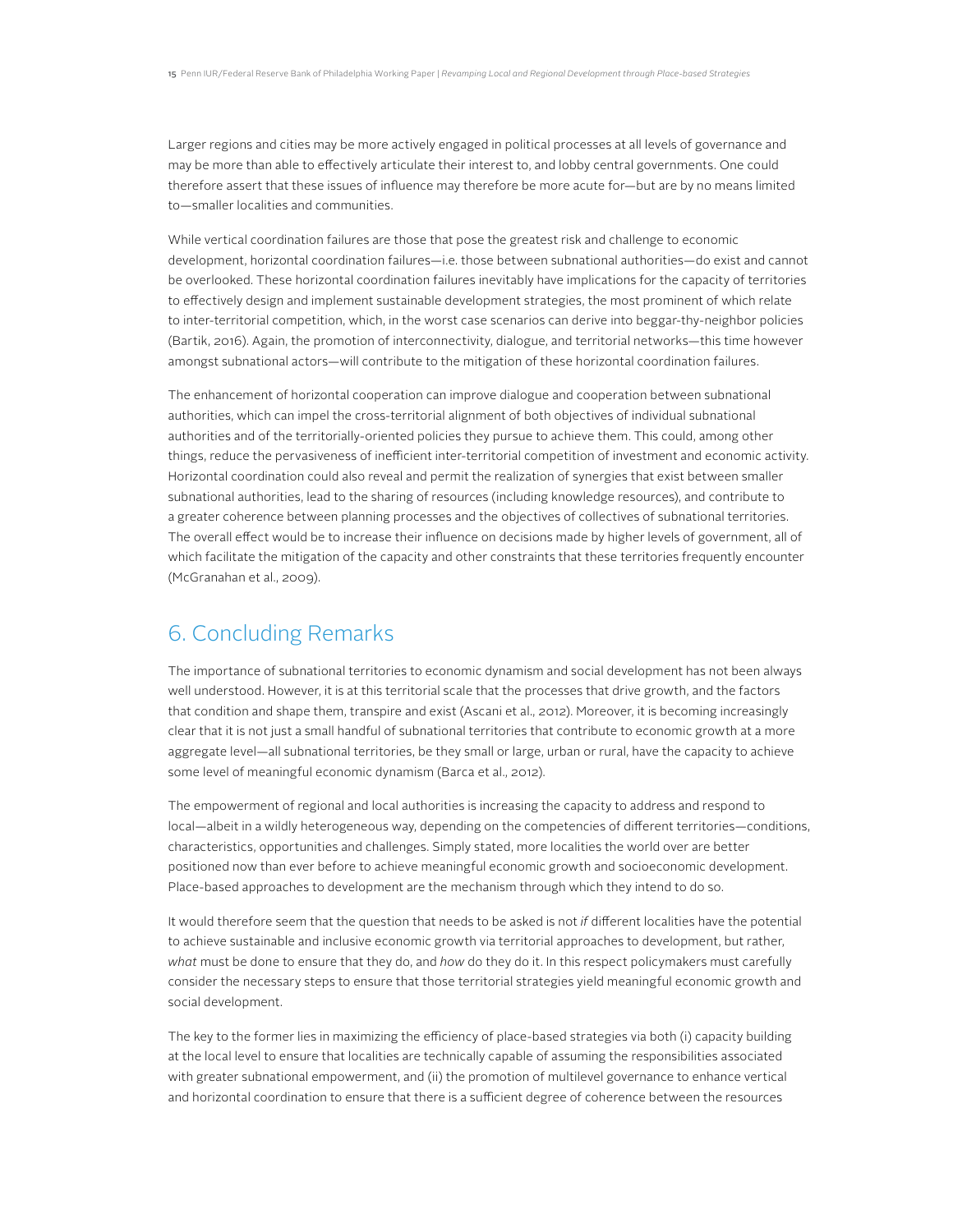allocated to, and responsibilities assumed by, regions and localities and also minimal overlap between the actions taken by various subnational authorities.

In the case of the latter, the efficacy of territorial approaches to generate economic and social development is contingent on the soundness of the approach in terms of both its coherence with local priorities and opportunities as well as the extent to which it balances economic, social, and institutional factors and considerations. The employment, first, of a robust, participatory strategic planning process and, second, a concerted effort to develop a balanced and integrated effort are therefore essential for the realization of returns from territorial approaches to development.

Place-based strategies represent a new and interesting opportunity to revamp development strategies the world over. They are pushing individuals in localities to seriously think about their futures, rather than wait for solutions to fall like manna from heaven. As such they have a lot to offer, but their efficiency may be put at risk by local capacity constraints, coordination problems, and inadequate local institutions. Hence, in order to make the most of the development potential of localities all over the world as much effort should be put on dealing with capacity and institutional bottlenecks as on designing sound development strategies.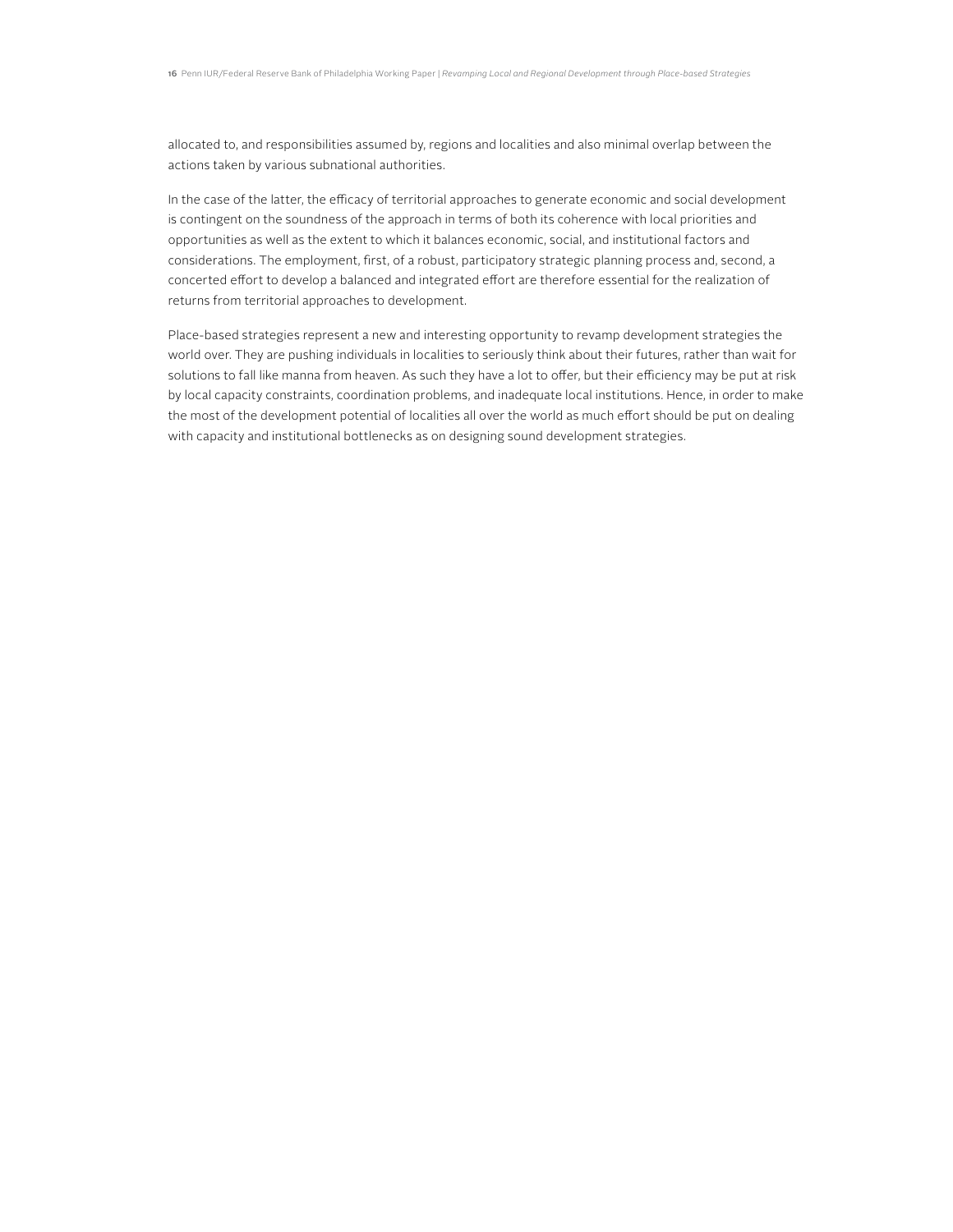#### References

Akudugu, J. A., and W. Laube. 2013. "Implementing local economic development in Ghana: Multiple actors and rationalities." SEF Working Paper Series 113. Bonn: Centre for Development Research, University of Bonn.

Ames, B., E. Connerley, M. Domingos, E. Nguenha, and F. Laudemiro. 2010. *Comparative Assessment of Decentralization in Africa: Mozambique in-country assessment report.* Burlington, VT: USAID.

Ascani, A., R. Crescenzi, and S. Iammarino. 2012. "Regional Economic Development: A Review." SEARCH Working Paper WP1/03. SEARCH.

Barca, F., P. McCann, and A. Rodríguez-Pose. 2012. the Case for Regional Development Intervention: Place-Based Versus Place-Neutral Approaches. *Journal of Regional Science* 52(1): 134–152.

Bartik, T.J. 2016. *Labor-Demand-Side Economic Development Incentives and Urban Opportunity*. Philadelphia: University of Pennsylvania Press.

Dickovick, J. T., and R.B. Riedl. 2010. *Comparative Assessment of Decentralisation in Africa: Final Report and Summary of Findings.* Burlington, VT: USAID.

Duranton, G. 2000. "Urbanization, urban structure, and growth." In *Economics of Cities: Theoretical Perspectives*, 290–317. Cambridge: Cambridge University Press.

Faguet, J. P. 2004. Does decentralization increase government responsiveness to local needs?: Evidence from Bolivia. *Journal of Public Economics* 88(3): 867-893.

Fosu, A. K., ed. 2013. *Achieving development success: Strategies and lessons from the developing world*. Oxford: Oxford University Press.

Fujita, M., and J.F. Thisse. 2002. *Economics of Agglomeration*. Cambridge: Cambridge University Press.

Gibb, M., and E. Nel. 2007. Small Town Redevelopment: The Benefits and Costs of Local Economic Development in Alicedale. *Urban Forum* 18: 69–84

Glaeser, E. 2011. *Triumph of the City*. New York: Penguin Press.

Gobernación del Chocó. 2012. *Bases del Plan de Desarrollo 2012- 2015.* Gobernación del Chocó.

Holzer, H.J. 2016. "The Role of Skills and Jobs in Transforming Communities." Penn IUR and Federal Reserve Bank of Philadelphia Working Paper.

International Labor Organization. 2012. *Up-scaling Local Economic Development - Lessons from the Ghana Decent Work Program.* Geneva: ILO.

Kaufmann, A., and F. Tödtling. 2000. Systems of innovation in traditional industrial regions: the case of Styria in a comparative perspective. *Regional Studies* 34(1): 29-40.

McGranahan, G., D. Mitlin, D. Satterthwaite, and I. Turok. 2009. "Africa's urban transition and the role of regional collaboration." Human Settlements Working Paper Series No. 5. London: International Institute for Environment and Development.

Nel, E., and C.M. Rogerson. 2007. Evolving Local Economic Development Policy and Practice in South Africa with Special Reference to Smaller Urban Centres. *Urban Forum* 18: 1–11.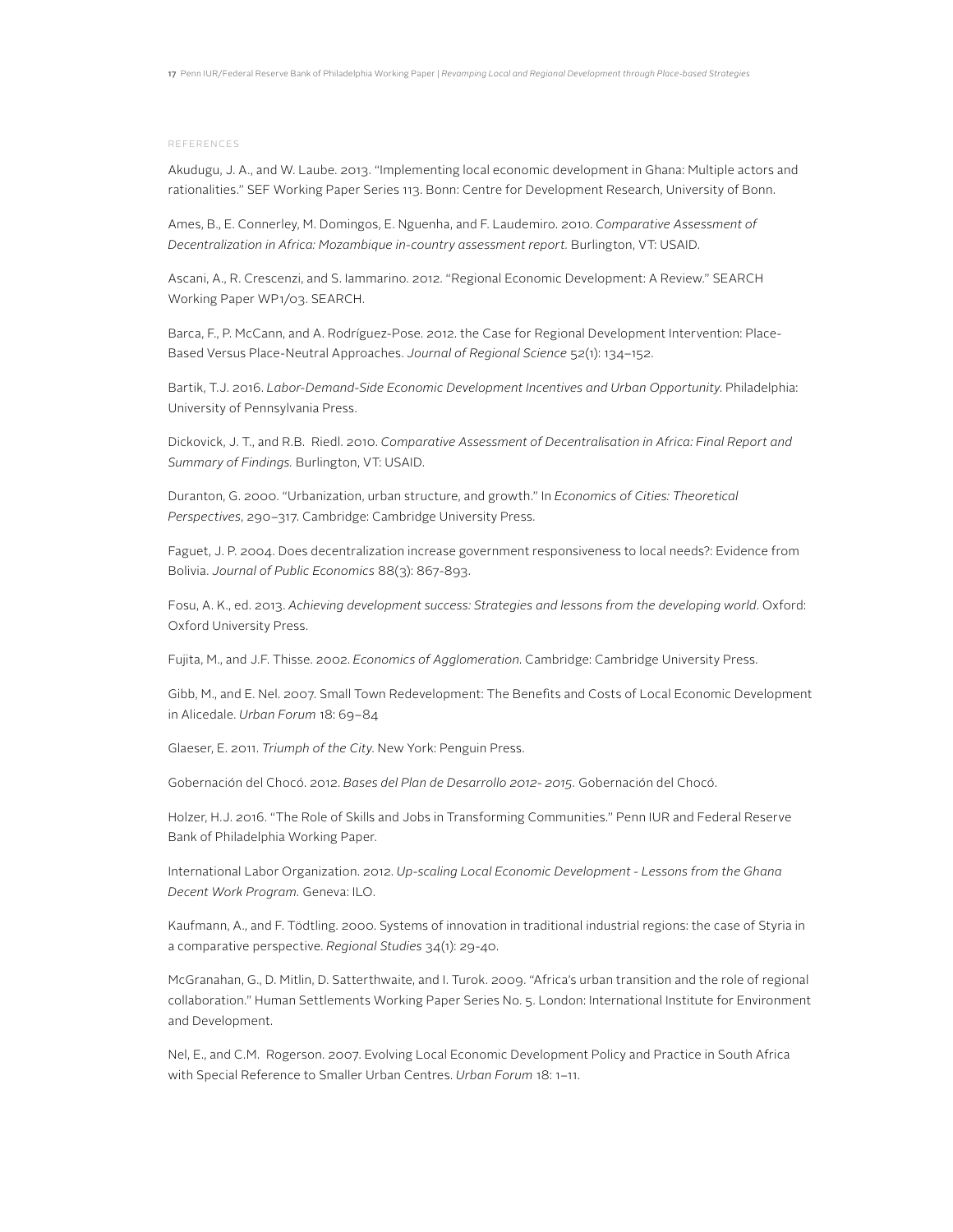OECD. 2008. *A Review of Local Economic and Employment Development Policy Approaches in OECD Countries. Case Studies of Regional Economic Development Approaches*. Paris: OECD/LEED.

OECD. 2009. *Regions Matter: Economic Recovery, Innovation and Sustainable Growth*. Paris: OECD Publishing.

OECD. 2011. *Divided We Stand - Why Inequality Keeps Rising*. Paris: OECD Publishing.

OECD. 2013. *Investing Together: Working Effectively Across Levels of Government*. Paris: OECD Publishing.

Oshri, I. 2011. *Offshoring strategies: Evolving captive centre models*. Cambridge, MA: MIT Press.

Pike, A., A. Rodríguez-Pose, and J. Tomaney. 2006. *Local and Regional Development*. Abington: Routledge.

Piketty, T. 2014. *Capital in the 21st Century*. Cambridge, MA: Harvard University Press.

Robbins, G. 2010. Beyond local economic development? Exploring municipality-supported job creation in a South African city. *Development Southern Africa* 27(4): 531–546.

Rodríguez-Pose, A. 2002. *The role of the ILO in implementing local economic development strategies in a globalised world.* Geneva: ILO.

Rodríguez-Pose, A. 2011. Economists as geographers and geographers as something else: On the changing conception of distance in geography and economics. *Journal of Economic Geography* 11: 347–356.

Rodríguez-Pose, A. (2013). Do Institutions Matter for Regional Development? *Regional Studies*, 47(7), 1034– 1047.

Rodríguez-Pose, A. and Arbix, G. 2001. Strategies of waste: bidding wars in the Brazilian automobile sector. *International Journal of Urban and Regional Research* 25: 134-54.

Rodríguez-Pose, A., and N. Gill. 2003. The global trend towards devolution and its implications. *Environment and Planning C: Government and Policy* 21(3): 333–351.

Rodríguez-Pose, A., and N. Gill. 2005. On the "Economic Dividend" of Devolution. *Regional Studies* 39(4): 37–41.

Rodríguez-Pose, A., and E.I. Palavicini-Corona. 2013. Does local economic development really work? Assessing LED across Mexican municipalities. *Geoforum* 44: 303–315.

Rogerson, C. M. 2005. "Johannesburg: Pro-Poor Growth Through Support of the SMME Economy." Case study prepared for Evaluating and Disseminating Experiences in Local Economic Development (LED) Investigation of Pro-Poor LED in South Africa.

Rogerson, C. M., and J.M. Rogerson. 2010. Local economic development in Africa: Global context and research directions. *Development Southern Africa* 27(4): 465–480.

Scott, A. J. 1998. *Regions and the World Economy: The Coming Shape of Global Production, Competition and Political Order*. Oxford: Oxford University Press.

Smoke, P. 2001. "Fiscal Decentralization in Developing Countries—A review of current concepts and practices." Democracy, Governance and Human Rights Programme Paper No. 2. Geneva: United Nations Research Institute for Social Development.